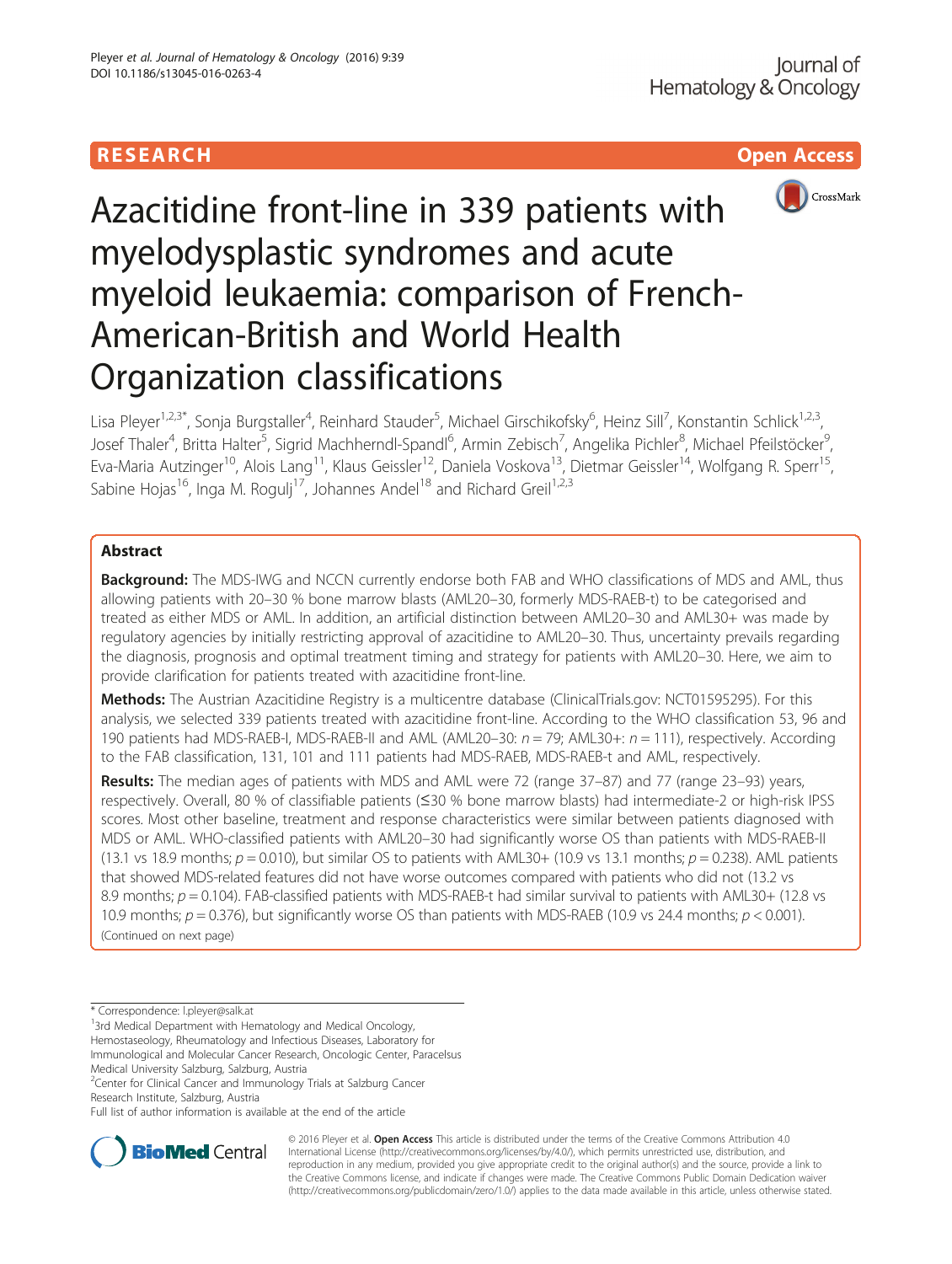### (Continued from previous page)

Conclusions: Our data demonstrate the validity of the WHO classification of MDS and AML, and its superiority over the former FAB classification, for patients treated with azacitidine front-line. Neither bone marrow blast count nor presence of MDS-related features had an adverse prognostic impact on survival. Patients with AML20–30 should therefore be regarded as having 'true AML' and in our opinion treatment should be initiated without delay.

Keywords: AML, MDS, WHO, FAB, Classification, RAEB-t, Bone marrow blast count, Azacitidine, Austrian Azacitidine Registry

## Background

Since 1982, patients with 20–30 % bone marrow blasts have been considered to have myelodysplastic syndromes with refractory anaemia and excess blasts in transformation (MDS-RAEB-t) according to the French-American-British (FAB) classification [[1\]](#page-13-0). When the World Health Organization (WHO) classification came into effect in 2001, these patients were considered to have acute myeloid leukaemia (AML) with a low bone marrow blast count (hereafter AML20–30; Additional file [1](#page-12-0): Table S1) [\[1, 2\]](#page-13-0). This new classification (updated in 2008 [\[3\]](#page-13-0)) was driven by novel insights from several studies that identified that bone marrow blast count had more prognostic weight than was originally perceived and that MDS-RAEB-t patients had similar outcomes to patients with AML and more than 30 % bone marrow blasts (hereafter AML30+), partly owing to the fact that MDS-RAEB-t commonly transformed into AML [\[4](#page-13-0)–[12\]](#page-13-0).

Although the sum of available data led the WHO to conclude that AML20–30 (formerly MDS-RAEB-t) and AML30+ were essentially the same disease 15 years ago, several relevant groups do not appear to consider the scientific evidence to be strong enough: (i) The National Comprehensive Cancer Network (NCCN) endorses both FAB and WHO classification systems, allowing MDS-RAEB-t to be diagnosed and treated as either MDS or AML [[13, 14\]](#page-13-0); (ii) many large phase III randomised clinical trials still retain MDS-RAEB-t as an MDS sub-entity [[15\]](#page-13-0); and (iii) while the division of the category MDS-RAEB into RAEB-I and RAEB-II by WHO was validated and generally accepted to add significant prognostic value [\[16](#page-13-0)–[18\]](#page-13-0), scientific debate regarding the abandonment of the sub-entity MDS-RAEB-t by WHO remains between members of the MDS Study Group [[19](#page-13-0)], the WHO Myeloid Disease Writing and Clinical Advisory Committees [[20\]](#page-13-0), and between other renowned experts in the field [[21, 22\]](#page-13-0). Therefore, uncertainty prevails regarding the diagnosis, prognosis, and optimal treatment timing and strategy for patients with AML20–30.

Azacitidine was approved for the treatment of patients with MDS and AML20–30 in 2004 by the Food and Drug Agency (FDA) and in 2008 by the European Medicines Agency (EMA). Although the patient population included in clinical trial protocols resulting in drug approval included up to 38 % of patients with AML30+ (CALGB-protocols 8921 and 9221) [[23\]](#page-13-0), both the FDA and the EMA restricted approval of azacitidine to AML20–30, and a further large randomised clinical trial was required to prove the efficacy of azacitidine in AML30+. This artificial distinction between AML20–30 and AML30+ was made by the regulatory agencies and reflects neither the former FAB classification of MDS-RAEB-t (which could also be diagnosed if bone marrow blasts were <20 % with the presence of >4 % peripheral blood blasts or Auer rods) nor the current WHO classification of MDS and AML. Azacitidine treatment for patients with AML30+ was off-label until very recently (30 October 2015), when the EMA extended the indication for azacitidine to include this patient subgroup. Approval was mainly based on the results of a phase III randomised trial performed exclusively in AML30+ patients [[24](#page-13-0)]. While bone marrow blast percentage has retrospectively been analysed in smaller patient cohorts for its potential as a prognostic factor for AML patients treated with azacitidine front-line [[25](#page-13-0), [26](#page-13-0)], no in-depth analysis of patient baseline characteristics, treatment characteristics and outcomes exist. To date, no clinical trial has directly compared the efficacy of azacitidine in AML patients with 20–30 % vs >30 % bone marrow blasts, a gap we aimed to bridge.

In this study, we provide the first comparison of baseline characteristics and outcomes of patients with MDS and AML treated with azacitidine front-line, with the intention to (i) provide further insight into the efficacy of azacitidine in the subgroup of AML patients for whom this drug was initially approved (i.e. AML20–30) and to assess whether patients with AML30+ benefit from azacitidine treatment in a similar way to patients with AML20–30; (ii) evaluate the potential prognostic relevance of the presence of MDS-related features (MRF) in AML and (iii) assess the outcomes of patients with MDS and AML as classified by both the WHO and FAB systems, in order to clarify whether elderly, intensive chemotherapy (IC)-ineligible patients with AML20–30 (formerly RAEB-t) should be regarded and treated as having MDS or AML. To answer these questions, this analysis focuses on the differences in morphological features (blast count in peripheral blood and/or bone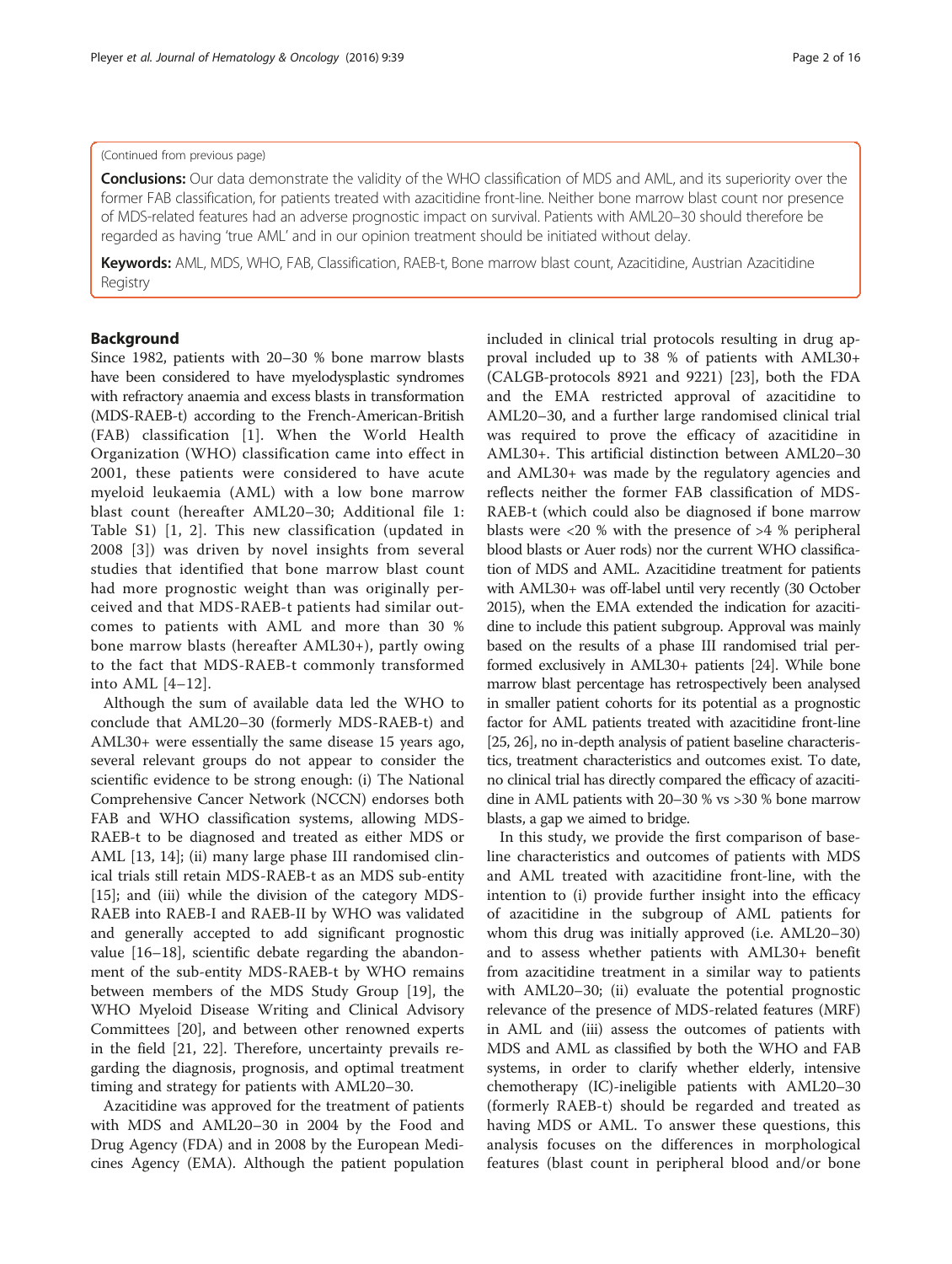marrow and presence of dysplasia) between the WHO and FAB classifications.

#### Results

## Study cohort

We identified 339 patients from the Austrian Azacitidine Registry (AAR) who had been diagnosed with MDS-RAEB-I/II or AML according to the WHO classification and treated with azacitidine as a front-line agent. Of these, 149 patients had MDS, of which 53 had RAEB-I and 96 had RAEB-II; 190 patients had AML. Among AML patients, 79 had AML20–30 and 111 had AML30+. The median age of patients with MDS was 72 (range 37–87) years, and the median age of patients with AML was 77 (range 23–93) years (Table [1](#page-3-0)). Only four patients were <40 years, three of which proceeded to allogeneic stem cell transplantation, and one of which died while on treatment with azacitidine (Additional file [2](#page-12-0): Table S2). A total of 4, 44, 35 and 4 % of patients with MDS-RAEB-I had a low, intermediate-1, intermediate-2 or high International Prognostic Scoring System (IPSS) risk score, whereas 0, 9, 42 and 34 % of patients with MDS-RAEB-II had a low, intermediate-1, intermediate-2 or high IPSS risk score, and 0, 0, 14 and 85 % of patients with AML20–30 had a low, intermediate-1, intermediate-2 or high IPSS risk score, respectively. This score is not applicable to AML patients with more than 30 % bone marrow blasts. Of patients diagnosed with WHO-AML, 7, 4, 71 and 19 % had therapy-related AML, AML with recurrent cytogenetic abnormalities, AML-MRF and AML not otherwise specified, respectively.

When patients were reclassified according to FAB, 131, 101 and 111 patients had MDS-RAEB, MDS-RAEB-t and AML, respectively.

## Azacitidine front-line in AML20–30 vs AML30+

Baseline characteristics were compared in patients with AML30+ and AML20–30 treated with azacitidine front-line. There was no significant difference in median age, gender distribution, presence of MRF, frequency of therapy-related AML, median peripheral blood blasts, Eastern Cooperative Oncology Group performance status (ECOG PS), IPSS cytogenetic risk group, red blood cell (RBC) and platelet (PLT) transfusion dependence (TD), median haemoglobin (Hb) levels and PLT, white blood cell (WBC) or absolute neutrophil count (ANC) (Table [1\)](#page-3-0).

Azacitidine treatment characteristics were also compared between cohorts. No significant difference was observed for the median number of treatment cycles received or median azacitidine dose per cycle (Table [2\)](#page-4-0). The percentage of patients receiving  $\geq 6$  cycles,  $\geq 12$  cycles, 7 days of azacitidine and the EMA target dose of  $75 \text{ mg/m}^2$  d1-7 did not differ significantly between cohorts and neither did patient status at data cut-off (Table [2](#page-4-0)). The median number of cycles for

patients with AML30+ vs AML20–30 was 5 vs 6 cycles for the total subgroups, 10 vs 9 cycles for responding patients and 2 vs 3.5 cycles for non-responding patients, respectively (Table [2\)](#page-4-0). However, a trend towards a higher percentage of patients receiving fewer than 3 cycles of azacitidine was observed in the AML30+ subgroup (29 vs 17 %,  $p = 0.069$ ; Table [2](#page-4-0)). This may reflect the observations that adverse events (AEs) were more often the cause for azacitidine discontinuation (12 vs 4 %;  $p = 0.045$ ; Table [2](#page-4-0)), grade 3–4 infections occurred more often (50 vs 32 %;  $p = 0.047$ ) and there was a trend for higher rates of febrile neutropenia (23 vs 13 %;  $p = 0.075$ ) and 60-day mortality (15 vs 6 %;  $p = 0.053$ ) in the AML30+ subgroup compared with AML20–30 (Table [3\)](#page-5-0).

Overall response rate (ORR; defined as CR, complete cytogenetic response [CyCR], CR with incomplete blood count recovery [CRi], partial response [PR]), haematological improvement (HI) and achievement of transfusion independence (TI) were similar between patients with AML30+ and AML20–30; 30-day mortality rates were low (8 vs 6 %); 1-year survival rates (50 vs 56 %) and median OS (10.9 vs 13.1 months) were relatively high and did not differ significantly between AML30+ and AML20–30, respectively (Tables [3](#page-5-0) and [4](#page-6-0) and Fig. [1a](#page-7-0)). This remained true when analysing patients with MRF (13.1 vs 13.5 months,  $p = 0.474$ ; Table [5](#page-8-0) and Fig. [1b\)](#page-7-0).

#### Impact of MDS-related features in AML

No negative impact was observed for the presence of MRF in AML patients, irrespective of bone marrow blast count. Median OS was 13.1 vs 9.0 months ( $p = 0.142$ ) for patients with AML30+ with vs without MRF; 13.5 vs 8.8 months ( $p = 0.464$ ) for patients with AML20–30 with vs without MRF; and 13.2 vs 8.9 months ( $p = 0.104$ ) for all AML patients with vs without MRF (Fig. [2a](#page-9-0)–[c\)](#page-9-0).

## Impact of the WHO classification on the distinction between MDS and AML

In order to see whether we could validate the WHO classification in patients treated with azacitidine front-line, we compared baseline and treatment characteristics, as well as the occurrence of treatment-emergent AEs (TEAEs), response, and outcomes in patients with AML20–30 and MDS-RAEB-II, as well as between patients with MDS-RAEB-II and MDS-RAEB-I, in addition to the comparison between AML30+ and AML20–30 detailed above (Tables [1](#page-3-0), [2](#page-4-0), [3,](#page-5-0) [4](#page-6-0) and [5\)](#page-8-0).

The AML20–30 cohort had a higher proportion of patients older than 75 years (60 vs 39 %;  $p = 0.034$ ), patients had a higher PLT count (66 vs  $44G/L$ ;  $p = 0.036$ ) and a trend for a higher proportion of patients with elevated baseline peripheral blood blasts (65 vs 45 %;  $p = 0.058$ ) than the RAEB-II cohort, respectively. No significant differences in baseline characteristics could be found when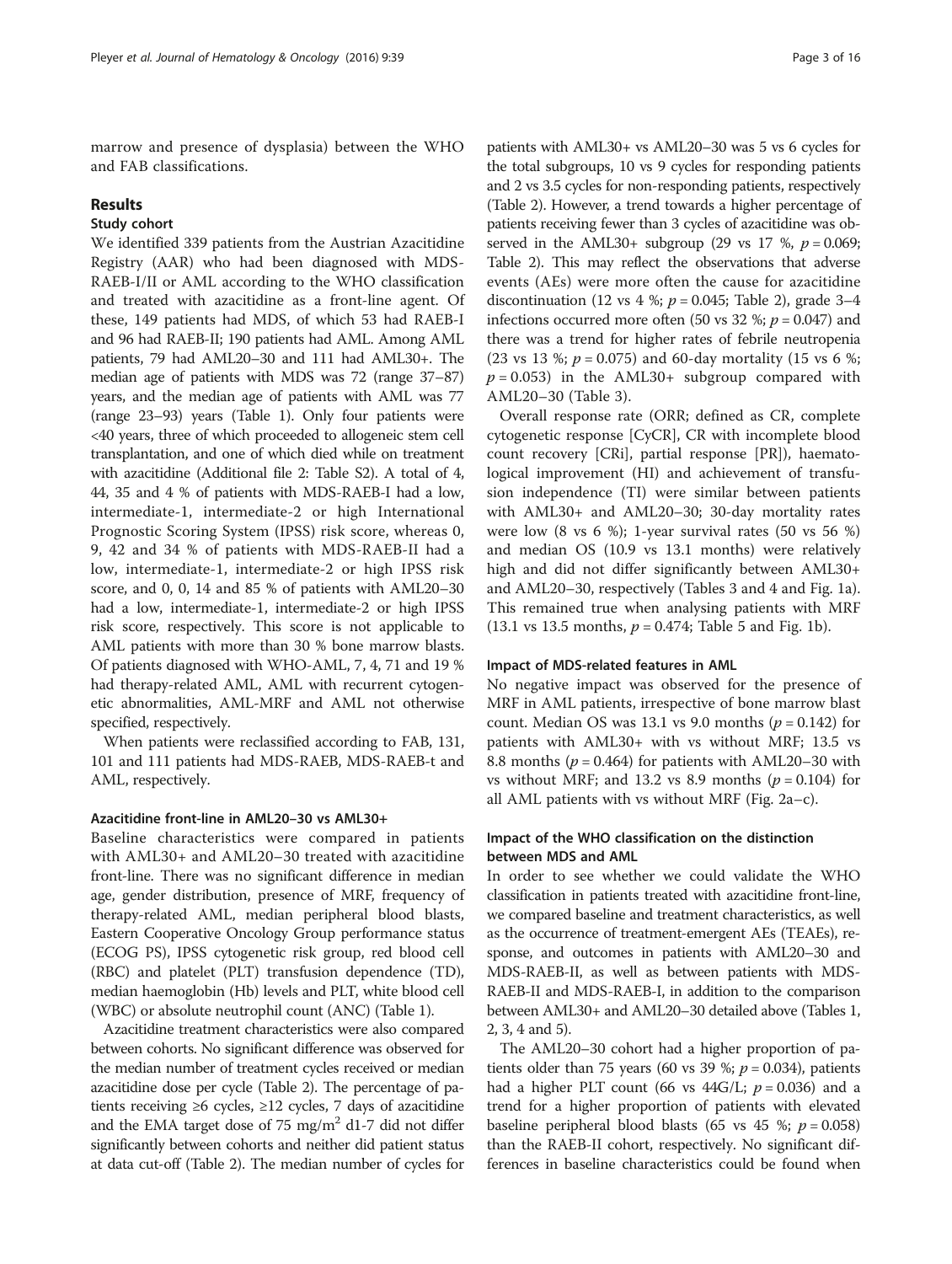|                                                                                                                   | AML30+ $(n = 111)$                   | AML20-30 $(n = 79)$                  | $p$ value                                 | AML20-30 $(n = 79)$                  | RAEB-II $(n = 96)$                  | $p$ value                                 | RAEB-II $(n = 96)$                  | RAEB-I $(n = 53)$                   | $p$ value                                 |
|-------------------------------------------------------------------------------------------------------------------|--------------------------------------|--------------------------------------|-------------------------------------------|--------------------------------------|-------------------------------------|-------------------------------------------|-------------------------------------|-------------------------------------|-------------------------------------------|
| AZA first-line, %                                                                                                 | 100                                  | 100                                  |                                           | 100                                  | 100                                 |                                           | 100                                 | 100                                 |                                           |
| Age (years), median (range)<br>Age $\geq$ 75 years, %                                                             | 77 (23-93)<br>57.7                   | 77 (44-93)<br>59.5                   | 0.867                                     | 77 (44-93)<br>59.5                   | 72 (37-87)<br>38.5                  | 0.682<br>0.034                            | 72 (37-87)<br>38.5                  | 71 (42-87)<br>41.5                  | 0.933<br>0.737                            |
| Male, %                                                                                                           | 55.0                                 | 65.6                                 | 0.334                                     | 65.6                                 | 65.6                                |                                           | 65.6                                | 77.4                                | 0.323                                     |
| MRFª, %                                                                                                           | 66.7                                 | 78.5                                 | 0.327                                     | 78.5                                 | 100 <sup>b</sup>                    | 0.110                                     | 100 <sup>b</sup>                    | 100 <sup>b</sup>                    |                                           |
| Therapy-related, %                                                                                                | 4.5                                  | 8.9                                  | 0.229                                     | 8.9                                  | 9.4                                 | 0.906                                     | 9.4                                 | 11.3                                | 0.677                                     |
| PB-blasts (%), median (range)<br>$\geq 0$ %, %                                                                    | $4(0-86)$<br>65.8                    | $2(0-58)$<br>64.6                    | 0.414<br>0.916                            | $2(0-58)$<br>64.6                    | $1(0-19)$<br>44.8                   | 0.564<br>0.058                            | $1(0-19)$<br>44.8                   | $0(0-4)$<br>37.7                    | 0.317<br>0.434                            |
| ECOG PS. %<br>Grades 0-1<br>Grade 2<br>Grades 3-4                                                                 | 67.6<br>23.4<br>9.0                  | 69.6<br>24.2<br>6.3                  | 0.865<br>0.909<br>0.490                   | 69.6<br>24.2<br>6.3                  | 80.2<br>16.7<br>3.1                 | 0.386<br>0.241<br>0.297                   | 80.2<br>16.7<br>3.1                 | 83.0<br>11.3<br>5.7                 | 0.827<br>0.308<br>0.381                   |
| IPSS cytogenetic risk group <sup>c</sup> , %<br>Good<br>Normal karyotype<br>Intermediate<br>Poor<br>Not evaluable | 50.5<br>45.1<br>14.4<br>21.6<br>13.5 | 46.2<br>38.5<br>21.8<br>20.5<br>11.5 | 0.602<br>0.470<br>0.219<br>0.865<br>0.689 | 46.2<br>38.5<br>21.8<br>20.5<br>11.5 | 48.9<br>45.7<br>11.7<br>30.9<br>7.3 | 0.781<br>0.433<br>0.081<br>0.147<br>0.333 | 48.9<br>45.7<br>11.7<br>30.9<br>7.3 | 45.3<br>30.2<br>20.8<br>24.5<br>9.4 | 0.710<br>0.075<br>0.110<br>0.390<br>0.607 |
| RBC-TD, %                                                                                                         | 55.9                                 | 48.1                                 | 0.444                                     | 48.1                                 | 55.2                                | 0.485                                     | 55.2                                | 67.9                                | 0.252                                     |
| PLT-TD, %                                                                                                         | 27.9                                 | 21.5                                 | 0.363                                     | 21.5                                 | 31.3                                | 0.177                                     | 31.3                                | 22.6                                | 0.236                                     |
| Hb (g/dL), median (range)                                                                                         | $9.1(5.8 - 14.2)$                    | $9.1(6.3 - 13.4)$                    |                                           | $9.1(6.3 - 13.4)$                    | $9.1(6.7-14.2)$                     |                                           | $9.1(6.7-14.2)$                     | $8.9(2.5-15)$                       | 0.964                                     |
| PLT (G/L), median (range)                                                                                         | $50(7-1270)$                         | 66 (6-1100)                          | 0.137                                     | 66 (6-1100)                          | 44 (7-1184)                         | 0.036                                     | 44 (7-1184)                         | $51(8-610)$                         | 0.473                                     |
| WBC (G/L), median (range)                                                                                         | $2.5(0.6 - 96.0)$                    | $2.5(0.6-41.6)$                      |                                           | $2.5(0.6-41.6)$                      | $2.5(0.8-96.0)$                     |                                           | $2.5(0.8-96.0)$                     | $2.5(0.6 - 13.8)$                   |                                           |
| ANC (G/L), median (range)                                                                                         | $0.5(0-37.2)$                        | $0.7(0-28.0)$                        | 0.856                                     | $0.7(0-28.0)$                        | $0.9(0-42.0)$                       | 0.874                                     | $0.9(0-42.0)$                       | $1.1(0.2 - 10.9)$                   | 0.888                                     |

<span id="page-3-0"></span>Table 1 Comparison of baseline characteristics of patients with WHO-MDS or WHO-AMLreceiving azacitidine front-line

<sup>a</sup>MRF: MDS-related features, as defined by presence of MDS-related cytogenetics (MRC) and/or antecedent haematological disease (AHD) and/or myelodysplasia<br>PEor the diagnosis of MDS according to MHO, the presence of myelod

 $P$  <sup>b</sup>For the diagnosis of MDS according to WHO, the presence of myelodysplasia is required in all patients (i.e. 100 %)

The IPSS cytogenetic risk score was established for and validated in patients with MDS and is not commonly used to stratify cytogenetic risk in AML patients. However, we used this score for both MDS and AML patients, in order to be able to compare frequencies of karyotypes across these patient groups

WHO World Health Organization, MDS myelodysplastic syndrome, AML acute myeloid leukaemia, RAEB refractory anaemia with excess blasts, AZA azacitidine, PB peripheral blood, ECOG PS Eastern Cooperative Oncology Group performance status, IPSS International Prognostic Scoring System, RBC red blood cell, TD transfusion-dependent, PLT platelet, Hb haemoglobin, WBC white blood cell, ANC absolute neutrophil count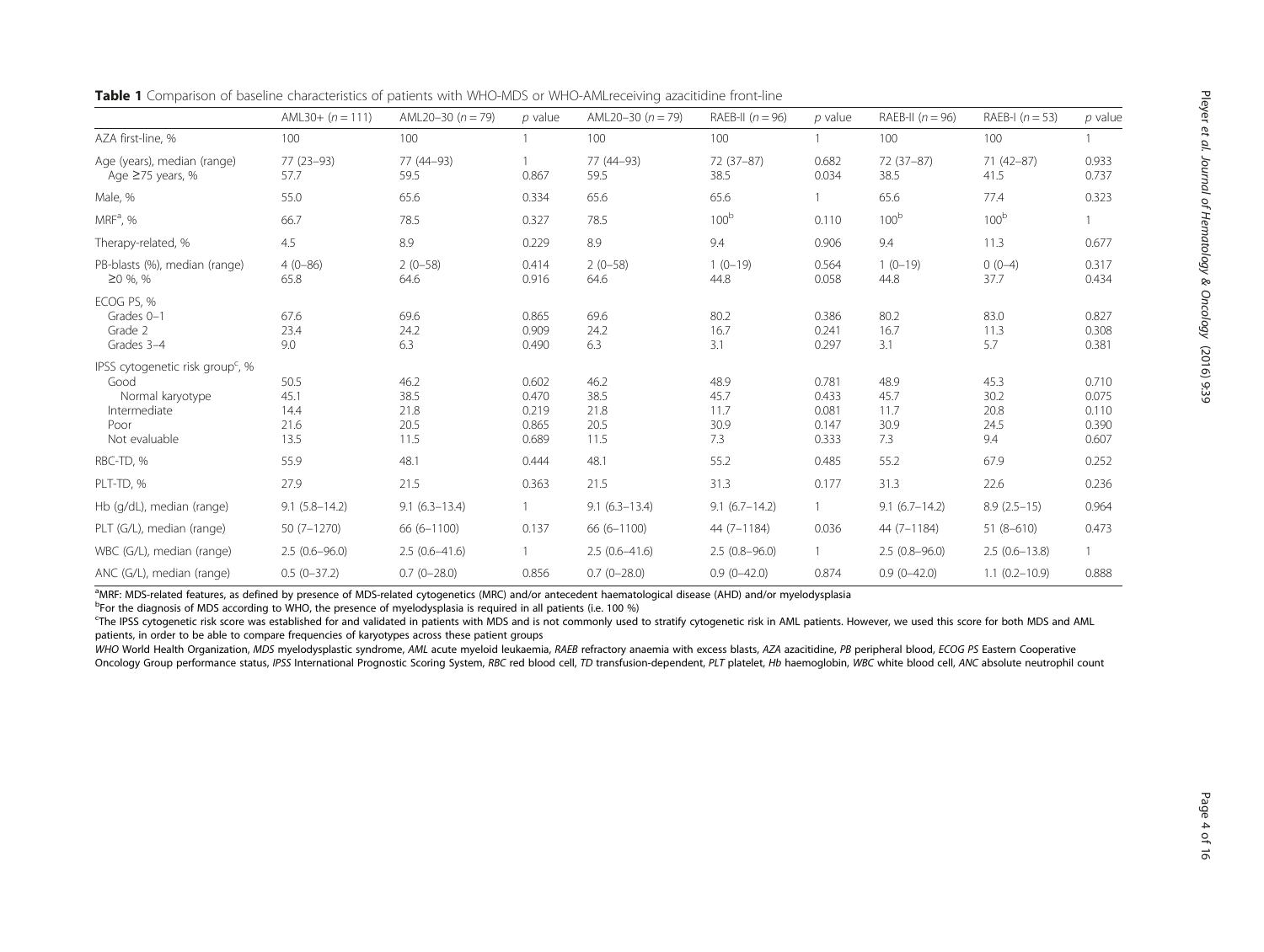|                                                                                                                                                                      | AML30+ $(n = 111)$                                | AML20-30 $(n = 79)$                               | $p$ value                                                   | AML20-30 $(n = 79)$                               | RAEB-II $(n = 96)$                                 | $p$ value                                                   | RAEB-II $(n = 96)$                                 | RAEB-I $(n = 53)$                                  | $p$ value                                                   |
|----------------------------------------------------------------------------------------------------------------------------------------------------------------------|---------------------------------------------------|---------------------------------------------------|-------------------------------------------------------------|---------------------------------------------------|----------------------------------------------------|-------------------------------------------------------------|----------------------------------------------------|----------------------------------------------------|-------------------------------------------------------------|
| Median AZA cycles, n (range)<br>Responders<br>Non-responders                                                                                                         | $5(1-51)$<br>$10(2-51)$<br>$2(1-13)$              | $6(1-49)$<br>$9(1-49)$<br>$3.5(1-28)$             | 0.763<br>0.818<br>0.522                                     | $6(1-49)$<br>$9(1-49)$<br>$3.5(1-28)$             | $5(1-96)$<br>$9(3-81)$<br>$3(1-31)$                | 0.763<br>0.845                                              | $5(1-96)$<br>$9(3-81)$<br>$3(1-31)$                | $7(1-66)$<br>$9(4-66)$<br>$5(1-12)$                | 0.564<br>0.480                                              |
| Average AZA cycles <sup>a</sup> , n<br><3 cycles, %<br>$\geq$ 6 cycles, %<br>$\geq$ 12 cycles, %                                                                     | 8.5<br>28.8<br>49.5<br>25.2                       | 9.1<br>16.5<br>55.7<br>25.3                       | 0.888<br>0.069<br>0.546                                     | 9.1<br>16.5<br>55.7<br>25.3                       | 9.3<br>20.8<br>49.0<br>22.9                        | 0.964<br>0.481<br>0.512<br>0.729                            | 9.3<br>20.8<br>49.0<br>22.9                        | 8.6<br>13.2<br>58.5<br>26.4                        | 0.869<br>0.192<br>0.360<br>0.618                            |
| AZA 7 days <sup>a</sup> , %                                                                                                                                          | 75.4                                              | 78.9                                              | 0.779                                                       | 78.9                                              | 69.2                                               | 0.426                                                       | 69.2                                               | 71.1                                               | 0.872                                                       |
| EMA target dose <sup>a, b</sup> , %                                                                                                                                  | 63.5                                              | 62.8                                              | 0.950                                                       | 62.8                                              | 59.0                                               | 0.730                                                       | 59.0                                               | 43.4                                               | 0.123                                                       |
| Median AZA dose/cycle <sup>a</sup> , mg<br>Dose/d, mg                                                                                                                | 882<br>130                                        | 910<br>135                                        | 0.508<br>0.759                                              | 910<br>135                                        | 905<br>136                                         | 0.906<br>0.950                                              | 905<br>136                                         | 882<br>130                                         | 0.586<br>0.713                                              |
| Reason for AZA discont %<br>Adverse event<br>Death<br>Progressive disease/relapse<br>No response<br>Allo-SCT<br>Patient wish/others<br>Still on AZA at study closure | 11.7<br>32.4<br>23.4<br>8.1<br>1.8<br>14.4<br>9.4 | 3.8<br>25.3<br>27.8<br>10.1<br>2.5<br>21.5<br>6.3 | 0.045<br>0.350<br>0.539<br>0.639<br>0.736<br>0.236<br>0.434 | 3.8<br>25.3<br>27.8<br>10.1<br>2.5<br>21.5<br>6.3 | 3.1<br>17.7<br>19.8<br>12.5<br>3.1<br>17.7<br>24.0 | 0.790<br>0.247<br>0.250<br>0.614<br>0.800<br>0.544<br>0.001 | 3.1<br>17.7<br>19.8<br>12.5<br>3.1<br>17.7<br>24.0 | 1.9<br>11.3<br>30.2<br>7.5<br>13.2<br>18.9<br>17.0 | 0.592<br>0.235<br>0.141<br>0.264<br>0.012<br>0.843<br>0.274 |
| Patient status, %<br>Dead at data cut-off<br>Alive at data cut-off<br>Unknown                                                                                        | 87.5<br>12.5<br>0.0                               | 83.5<br>16.4<br>0.0                               | 0.700<br>0.468                                              | 83.5<br>16.4<br>0.0                               | 49.0<br>51.1<br>0.0                                | 0.003<br>< 0.001                                            | 49.0<br>51.1<br>0.0                                | 52.8<br>47.2<br>0.0                                | 0.706<br>0.694                                              |

<span id="page-4-0"></span>

| Table 2 Comparison of treatment characteristics of patients with WHO-MDS or WHO-AML receiving azacitidine front-line |  |
|----------------------------------------------------------------------------------------------------------------------|--|
|----------------------------------------------------------------------------------------------------------------------|--|

<sup>a</sup>Regards total azacitidine (AZA) cycles applied to the whole cohort (n = 508 [RAEB-I], n = 893 [RAEB-II], n = 715 [AML20–30], n = 111 [AML30+])<br><sup>b</sup>75 mo/m<sup>2</sup> d1–7

 $b$ 75 mg/m<sup>2</sup> d1-7

WHO World Health Organization, MDS myelodysplastic syndrome, AML acute myeloid leukaemia, RAEB refractory anaemia with excess blasts, EMA European Medicines Agency, allo-SCT allogeneic stem cell transplant, d day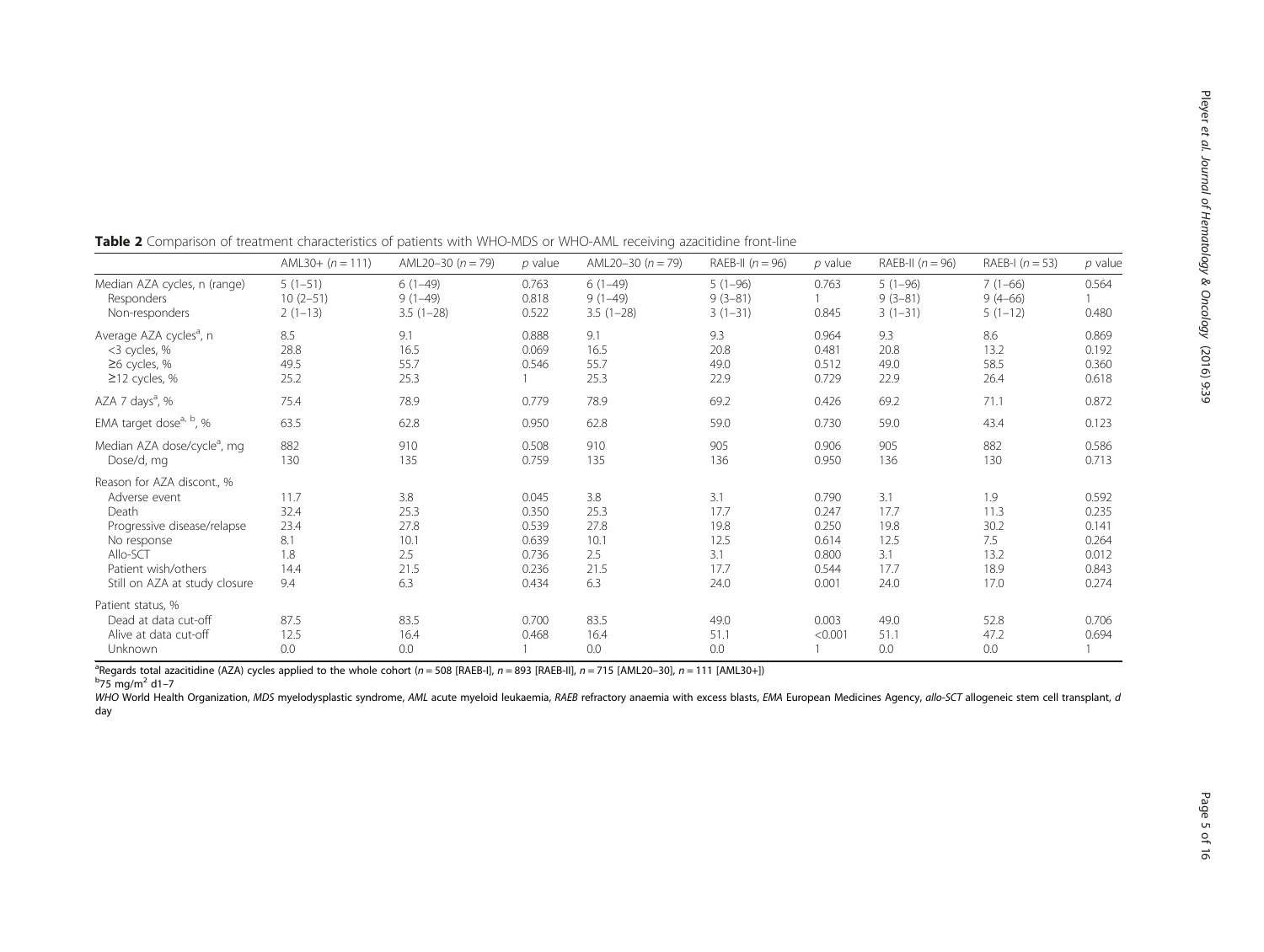<span id="page-5-0"></span>

|  | Table 3 Comparison of TEAEs <sup>a,b</sup> and response of WHO MDS and WHO AML patients receiving azacitidine front-line |
|--|--------------------------------------------------------------------------------------------------------------------------|
|--|--------------------------------------------------------------------------------------------------------------------------|

| TEAEs <sup>a</sup>                             | AML30+ $(n = 111)$                 | AML20-30 $(n = 79)$                 | $p$ value                                 | AML20-30 $(n = 79)$                 | RAEB-II $(n = 96)$                | $p$ value                                 | RAEB-II $(n = 96)$                | RAEB-I $(n = 53)$                 | $p$ value                                 |
|------------------------------------------------|------------------------------------|-------------------------------------|-------------------------------------------|-------------------------------------|-----------------------------------|-------------------------------------------|-----------------------------------|-----------------------------------|-------------------------------------------|
| TE-thrombocytopenia <sup>b</sup> G3-4, %       | 40.5                               | 41.8                                | 0.885                                     | 41.8                                | 35.4                              | 0.466                                     | 35.4                              | 39.6                              | 0.628                                     |
| TE-neutropenia <sup>b</sup> G3-4, %            | 35.3                               | 39.2                                | 0.488                                     | 39.2                                | 32.3                              | 0.414                                     | 32.3                              | 41.5                              | 0.284                                     |
| TE-anaemia <sup>b</sup> G3-4, %                | 47.8                               | 53.2                                | 0.591                                     | 53.2                                | 54.2                              | 0.924                                     | 54.2                              | 47.2                              | 0.487                                     |
| Febrile neutropenia, %                         | 23.4                               | 12.7                                | 0.075                                     | 12.7                                | 8.3                               | 0.337                                     | 8.3                               | 10.3                              | 0.643                                     |
| Infections G3-4, %                             | 49.5                               | 31.6                                | 0.047                                     | 31.6                                | 22.9                              | 0.239                                     | 22.9                              | 20.8                              | 0.751                                     |
| Response                                       |                                    |                                     |                                           |                                     |                                   |                                           |                                   |                                   |                                           |
| ORR (ITT), %<br><b>CR</b><br>CyCR<br>CRi<br>PR | 33.4<br>13.5<br>5.4<br>1.8<br>18.0 | 35.4<br>16.5<br>10.1<br>3.8<br>15.2 | 0.810<br>0.584<br>0.233<br>0.398<br>0.627 | 35.4<br>16.5<br>10.1<br>3.8<br>15.2 | 25.0<br>5.2<br>5.2<br>6.3<br>13.5 | 0.181<br>0.015<br>0.210<br>0.431<br>0.751 | 25.0<br>5.2<br>5.2<br>6.3<br>13.5 | 30.2<br>9.4<br>1.9<br>5.7<br>15.1 | 0.484<br>0.272<br>0.216<br>0.862<br>0.764 |
| HI without marrow response <sup>c</sup> , %    | 22.5                               | 16.5                                | 0.337                                     | 16.5                                | 24.0                              | 0.239                                     | 24.0                              | 32.1                              | 0.279                                     |
| $RBC-TIc$ , %                                  | 43.6                               | 42.1                                | 0.872                                     | 42.1                                | 28.3                              | 0.100                                     | 28.3                              | 58.3                              | < 0.001                                   |
| $PLT-TIc$ , %                                  | 38.7                               | 47.1                                | 0.365                                     | 47.1                                | 43.3                              | 0.689                                     | 43.3                              | 58.3                              | 0.137                                     |
| Outcome                                        |                                    |                                     |                                           |                                     |                                   |                                           |                                   |                                   |                                           |
| 30-day mortality, %                            | 8.1                                | 6.3                                 | 0.635                                     | 6.3                                 | 3.1                               | 0.297                                     | 3.1                               | 0.0                               | 0.078                                     |
| 60-day mortality, %                            | 15.3                               | 6.3                                 | 0.053                                     | 6.3                                 | 5.2                               | 0.746                                     | 5.2                               | 1.9                               | 0.216                                     |
| 1-year survival (total cohort), %              | 49.6                               | 55.7                                | 0.552                                     | 55.7                                | 70.8                              | 0.179                                     | 70.8                              | 81.1                              | 0.403                                     |
| Median overall survival, months                | 10.9                               | 13.1                                | 0.238                                     | 13.1                                | 18.9                              | 0.010                                     | 18.9                              | 23.7                              | 0.302                                     |

<sup>a</sup>TEAEs were defined as new or worsening AEs between the time of first dose to the end of the safety follow-up period (28 days after the last dose of azacitidine) between the time of all cases of a safety follow-up period

<sup>b</sup>TE haematological toxicity was calculated from differential blood counts and transfusions status of all cycles for each patient (no missing data)

c Haematological improvement (HI) and achievement of transfusion independence (TI) was assessed according to IWG 2006 criteria. HI and TI are not considered as a form of response in the current AML response criteria but were additionally assessed in AML patients, in order to compare the efficacy of azacitidine across disease entities

TEAE treatment emergent (TE) adverse event (AE), WHO World Health Organization, MDS myelodysplastic syndrome, AML acute myeloid leukaemia, RAEB refractory anaemia with excess blasts, G grade, ORR overall response rate, ITT intent-to-treat, CR complete response, CyCR complete cytogenetic response, CRi CR with incomplete blood count recovery, PR partial response, RBC red blood cell, PLT platelet, IWG International Working Group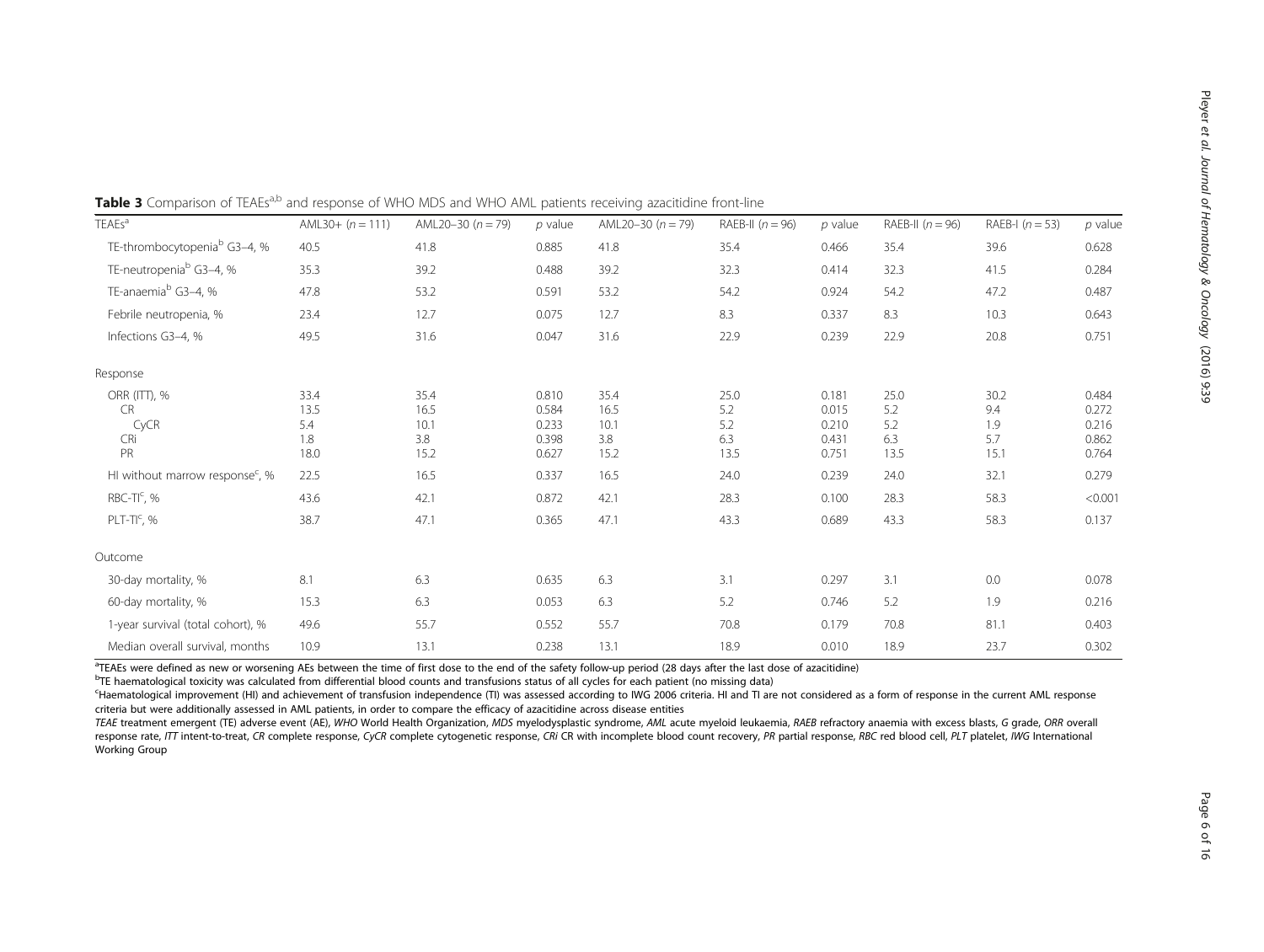<span id="page-6-0"></span>Table 4 WHO classification: OS of patients with MDS or AML receiving azacitidine front-line

| WHO diagnosis | n   | Median OS, mo | 95 % Cl, mo   | p value              |
|---------------|-----|---------------|---------------|----------------------|
| $AMI$ 30+     | 111 | 10.9          | $7.5 - 14.3$  | < 0.001 <sup>a</sup> |
| AMI 20-30     | 79  | 13.1          | $9.8 - 16.5$  |                      |
| MDS-RAFB-II   | 96  | 18.9          | $12.7 - 25.1$ |                      |
| MDS-RAFB-I    | 53  | 23.7          | $14.4 - 33.0$ |                      |
| AMI $30+$     | 111 | 10.9          | $7.5 - 14.3$  | 0.238                |
| AMI 20-30     | 79  | 13.1          | $9.8 - 16.5$  |                      |
| AMI 20-30     | 79  | 13.1          | $9.8 - 16.5$  | $0.010^{b}$          |
| MDS-RAFB-II   | 96  | 18.9          | $12.7 - 25.1$ |                      |
| MDS-RAFB-II   | 96  | 18.9          | $12.7 - 25.1$ | 0.302                |
| MDS-RAFB-I    | 53  | 23.7          | 14.4-33.0     |                      |

<sup>a</sup>HR = 1.292; 95 % CI 1.168, 1.430

<sup>b</sup>HR = 1.645; 95 % Cl 1.123, 2.409

comparing the MDS-RAEB-II with the MDS-RAEB-I cohort (Table [1\)](#page-3-0). There were no differences in treatment characteristics or the occurrence of TEAEs between patients with AML20–30 and MDS-RAEB-II or between MDS-RAEB-II and MDS-RAEB-I, respectively (Tables [2](#page-4-0) and [3\)](#page-5-0). However, in comparison with patients with AML20–30, a significantly higher proportion of patients with MDS-RAEB-II were still on azacitidine (6 vs 24 %, p  $= 0.001$ ), still alive (16 vs 51 %,  $p < 0.001$ ) and correspondingly fewer had died (84 vs 49 %;  $p = 0.003$ ) at study cutoff, respectively (Table [2](#page-4-0)). No such differences were observed between the MDS-RAEB-II and MDS-RAEB-I cohorts, respectively (Table [2](#page-4-0)).

Although ORR and HI were comparable between all four cohorts, a higher complete response (CR) rate was observed in AML20–30 compared with MDS-RAEB-II (17 vs 5 %,  $p = 0.015$ ), which may reflect the presence of residual myelodysplasia in patients with MDS: bone marrow blast count reduction to <5 %, normalisation of peripheral blood cell counts and lack of dysplasia are required for the definition of CR in MDS according to International Working Group (IWG) 2000 [[27\]](#page-13-0), but not for the definition of CR in AML [\[28](#page-13-0)]. However, the implications of residual dysplasia in patients with MDS or AML who otherwise meet the criteria for CR remain unclear [\[13](#page-13-0), [28\]](#page-13-0).

Despite higher CR rates in AML20–30, median OS was significantly worse as compared with MDS-RAEB-II  $(13.1 \text{ vs } 18.9 \text{ months}, p = 0.010; \text{ Tables } 3 \text{ and } 4; \text{ Fig. 1a}).$  $(13.1 \text{ vs } 18.9 \text{ months}, p = 0.010; \text{ Tables } 3 \text{ and } 4; \text{ Fig. 1a}).$  $(13.1 \text{ vs } 18.9 \text{ months}, p = 0.010; \text{ Tables } 3 \text{ and } 4; \text{ Fig. 1a}).$  $(13.1 \text{ vs } 18.9 \text{ months}, p = 0.010; \text{ Tables } 3 \text{ and } 4; \text{ Fig. 1a}).$  $(13.1 \text{ vs } 18.9 \text{ months}, p = 0.010; \text{ Tables } 3 \text{ and } 4; \text{ Fig. 1a}).$ The same held true when considering only those AML patients that had MRF (13.5 vs 18.9 months;  $p = 0.033$ ; Table [5](#page-8-0) and Fig. [1b](#page-7-0)). However, OS of those patients that did achieve CR was much longer for patients with RAEB-II (59.0 months), as compared to patients with AML20–30 achieving CR (18.4 months).

Why higher CR rate in AML20–30 did not translate into longer OS of the total cohort remains speculative at this time point. It was stated by IWG in 2006 that 'although it is logical that a complete cytogenetic response,

as in AML, would also prolong survival in MDS, there are presently little data to support this assumption' [\[13](#page-13-0)]. Furthermore, it is becoming widely accepted that while CR remains the main treatment goal in elderly MDS and AML patients treated with hypomethylating agents, it does not seem to be a prerequisite for survival benefit in MDS (e.g. Gore SD, Haematologica 2013) or AML [[24](#page-13-0), [29, 30\]](#page-13-0). Previous reports of MDS patients treated with intensive chemotherapy [[31](#page-13-0)–[33](#page-14-0)] or decitabine [\[34](#page-14-0)] have also observed higher CR rates for patients with RAEB-t compared with other 'lower-risk' MDS patients. The shorter OS  $(9.0 \text{ vs } 16.6 \text{ months}; p = 0.021)$ , despite higher CR rates in RAEB-t as compared with other types of MDS observed in the latter analysis, may be due to shorter duration of response (5.0 vs 9.9 months;  $p =$ 0.024) [\[34](#page-14-0)]. The same group also observed shorter OS (13.9 vs 18.6 months,  $p = 0.022$ ) despite similar response rates (27 vs 27 %,  $p > 0.05$ ) in MDS patients that transformed to AML, compared to those that did not [[35](#page-14-0)]. One must also bear in mind that CR only occurs in a minority of patients treated with hypomethylating agents. Therefore, small differences in CR rates (16.5 % in AML20-30 vs 5.2 % in MDS-RAEB-II), even if they are statistically significant, do not necessarily have to translate into longer median OS for the whole cohort. The adverse prognosis of having AML (rather than MDS) thus seems to outweigh the benefits of slightly higher CR rate.

In patients with MDS-RAEB-I, we observed a higher proportion of patients with the intention to proceed to allogeneic stem cell transplantation ( $p = 0.012$ ; Table [2](#page-4-0)), a higher proportion of patients achieving RBC-TI ( $p$  < 0.001; Table [3](#page-5-0)) and a trend for lower 30-day mortality  $(p = 0.078;$  Table [3\)](#page-5-0) compared with patients with MDS-RAEB-II; 1-year survival rates and median OS were not significantly different between these two subgroups (Tables [3](#page-5-0) and [5](#page-8-0); Fig. [1a\)](#page-7-0). Time to treatment from first cytopenias or first diagnosis was shorter for patients with AML compared with MDS (Additional file [3:](#page-12-0) Table S3). Median cycles to the first response or best response, as well as duration of response, were similar for all four disease categories. However, patients with MDS-RAEB-I seemed to have longer relapse- and event-free survival, as well as time from azacitidine stop to death, than patients with MDS-RAEB-II, AML20–30 or AML30+, respectively (Additional file [3:](#page-12-0) Table S3).

## Impact of the FAB classification on the distinction between MDS and AML

When patients were classified according to FAB criteria, patients with RAEB-t had similar survival to patients with AML30+ (12.8 vs 10.9 months,  $p = 0.376$ ), but significantly worse OS than patients with MDS-RAEB (12.8 vs 24.4 months,  $p < 0.001$ ; Table [6](#page-10-0); Fig. [1c](#page-7-0)).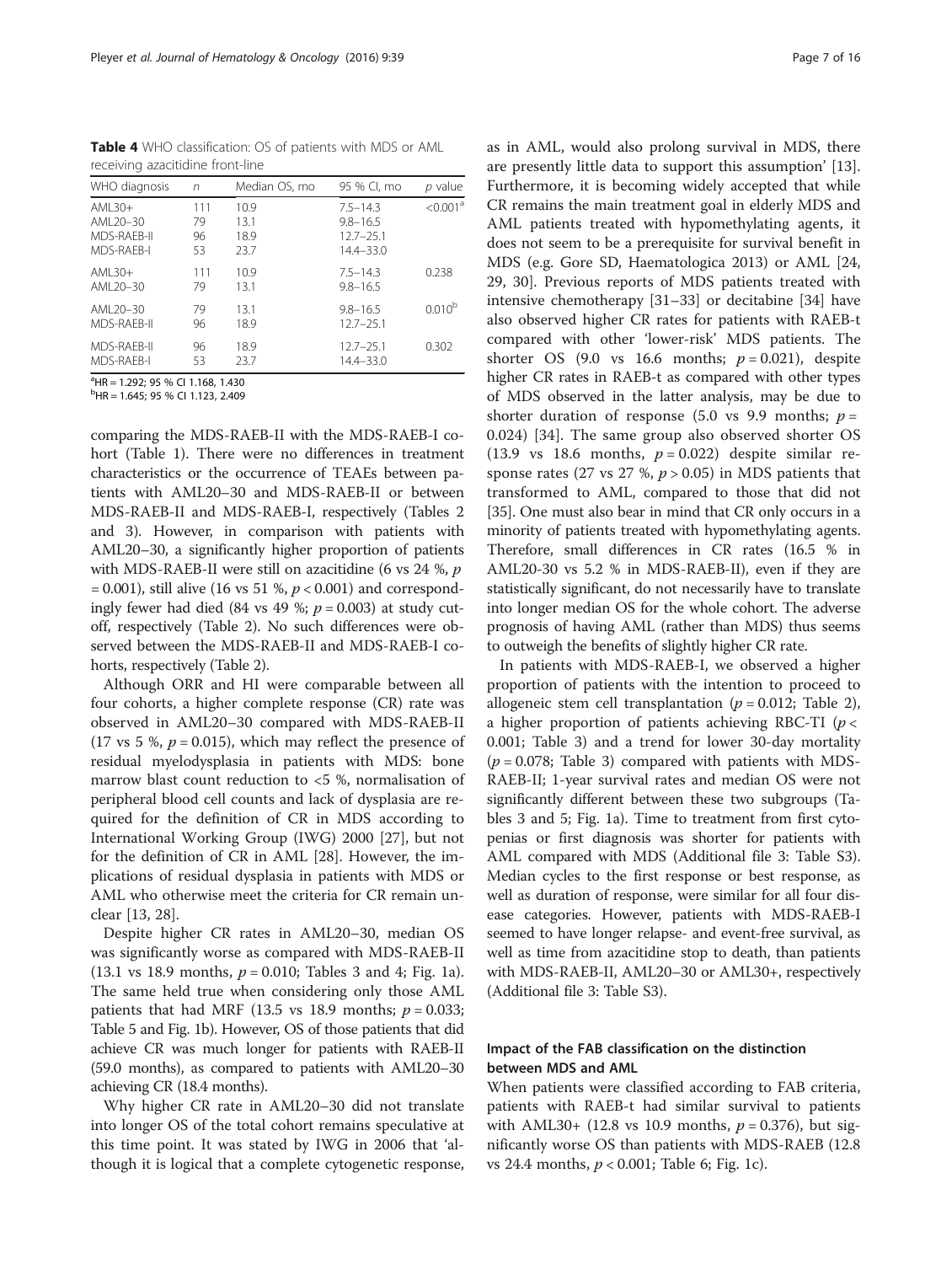<span id="page-7-0"></span>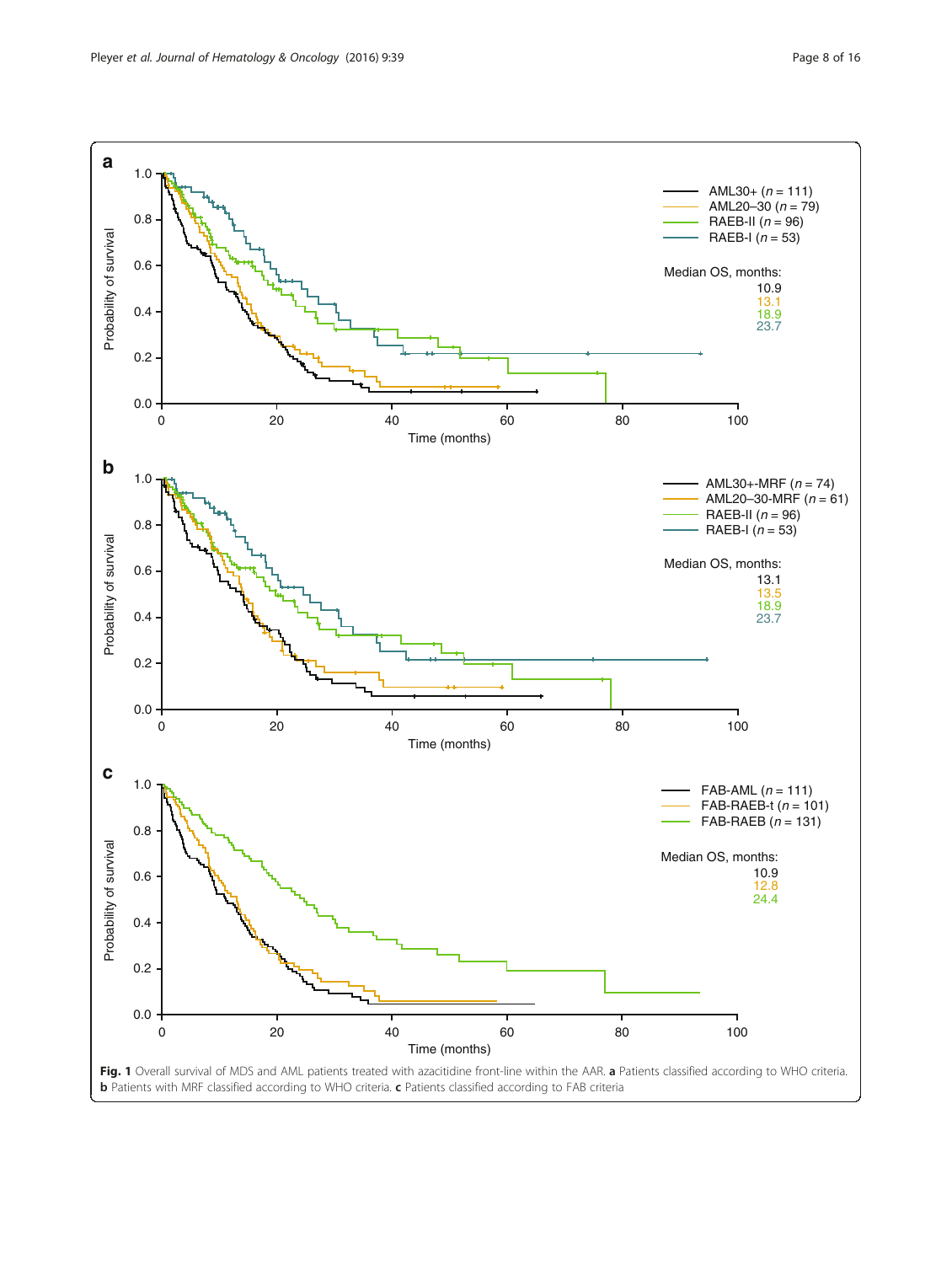<span id="page-8-0"></span>Table 5 WHO Classification: OS of patients with MDS or AML-MRF receiving AZA front-line

| WHO diagnosis | n  | Median OS, mo | 95 % Cl, mo   | p value            |
|---------------|----|---------------|---------------|--------------------|
| AML30-MRF     | 74 | 13.1          | $8.6 - 17.5$  | 0.001 <sup>a</sup> |
| AMI 20-30-MRF | 61 | 13.5          | $10.5 - 16.5$ |                    |
| MDS-RAFB-II   | 96 | 18.9          | $12.7 - 25.1$ |                    |
| MDS-RAFB-I    | 53 | 23.7          | $14.4 - 33.0$ |                    |
| AML30-MRF     | 74 | 13.1          | $8.6 - 17.5$  | 0.474              |
| AMI 20-30-MRF | 61 | 135           | $10.5 - 16.5$ |                    |
| AMI 20-30-MRF | 61 | 13.5          | $10.5 - 16.5$ | 0.033 <sup>b</sup> |
| MDS-RAFB-II   | 96 | 18.9          | $12.7 - 25.1$ |                    |
| MDS-RAFB-II   | 96 | 18.9          | $12.7 - 25.1$ | 0.302              |
| MDS-RAFB-I    | 53 | 23.7          | $14.4 - 33.0$ |                    |

a<br>PHR = 1.247; 95 % CI 1.118–1.392<br>PHP = 1.551: 05 % CL 1.022, 2.221

 $^{b}$ HR = 1.551; 95 % CI 1.032-2.331

WHO World Health Organization, OS overall survival, MDS myelodysplastic syndrome, AML acute myeloid leukaemia, MRF MDS-related features, AZA azacitidine, CI confidence interval, RAEB refractory anaemia with excess blasts, HR hazard ratio

#### **Discussion**

To date, no clinical trial has been performed that specifically assessed the efficacy of azacitidine in the AML patient subgroup for which the drug was initially approved, namely AML20–30 (formerly MDS-RAEB-t). Depending on the classification system used to distinguish MDS from AML, AML20–30 was either grouped together with high-risk MDS (FAB classification) or AML (WHO classification). The only available clinical trial data specific to the AML20–30 subgroup of patients treated with azacitidine is based on sub-analyses of the AZA-MDS-001 trial and the CALGB protocol 8421, which had low AML20–30 patient numbers ( $n = 53$  and  $n = 24$ ) [\[23,](#page-13-0) [36](#page-14-0)]. In addition, one retrospective analysis from the Dutch named patient programme published data on 38 AML20– 30 patients treated with azacitidine, but 13 % of these had relapsed/refractory AML [\[37\]](#page-14-0). We therefore present data from the largest cohort of patients with AML20–30 treated with azacitidine front-line ( $n = 79$ ) to date. Outcomes were encouraging with an ORR of 34 % and a median OS of 13.1 months, especially taking the advanced age of this cohort into consideration (median age 77 years with 60 % >75 years). In comparison, patients with AML20–30 included within former clinical trials were younger (median ages were 65, 70 and 72 years in the CALGB-8421 protocol, AZA-MDS-001 trial and the Dutch named patient programme, respectively) [[23](#page-13-0), [36, 37\]](#page-14-0). As a side note, the median OS of 24.5 months obtained in patients with AML20–30 in the AZA-MDS-001 trial is exceptionally long [\[36](#page-14-0)], and thus far, no other group has been able to find similarly long OS times in elderly AML patients, no matter which treatment was investigated, and no matter which bone marrow blast count was used as cut-off (Table [7](#page-10-0) [[24,](#page-13-0) [38](#page-14-0)–[48](#page-14-0)]). Median OS of patients receiving conventional care regimen in the AZA-MDS-001 trial was also extraordinarily high (16.0, 17.0, 14.2 and

13.4 months for all conventional care regimen combined, low-dose cytarabine, IC and best supportive care (BSC), respectively) [\[36](#page-14-0)], indicating that patient selection may have favoured improved survival. The lack of clinical trials allowing direct comparison of the efficacy of azacitidine in AML20–30 vs AML30+ is likely due to the requirements imposed by the registration agencies. A randomised trial performed exclusively in AML30+ [\[24\]](#page-13-0) was requested in order to widen the registration indication of azacitidine to include AML30+, thus eliminating the possibility of a direct comparison of the efficacy of azacitidine in AML20–30 vs AML30+. Our data show the first direct comparison of these two patient groups and reveal similar baseline and treatment characteristics, ORR and OS for patients with AML20–30 ( $n = 79$ ) vs AML30+ ( $n = 111$ ) treated with azacitidine front-line, respectively. We further confirm the efficacy of azacitidine in the subset of patients with AML30+, with a median OS of 10.9 months observed in our cohort ( $n = 111$ ), which was similar to that observed in the recently published phase III clinical trial AML-001 (10.4 months;  $n = 241$ ) [\[24\]](#page-13-0). Thus, patients with AML30+ seem to derive similar clinical benefit from azacitidine in terms of OS prolongation, as patients with AML20–30.

In AML patients, the presence of MRF has been shown to be associated with adverse clinical outcome [\[49](#page-14-0)–[51](#page-14-0)]. Although previous studies reporting on azacitidine in the front-line setting included patients with MRF, outcomes were not reported separately. We demonstrate for the first time that the presence of MRF has no adverse effect on OS of elderly patients treated with azacitidine front-line (Fig. [2a](#page-9-0)–[c\)](#page-9-0). This seems to be of clinical relevance in light of adverse outcomes observed with front-line IC in patients with secondary AML compared with de novo AML (6.8 vs 14.8 months;  $p < 0.05$  [\[52\]](#page-14-0); 8.6 vs 23.0 months;  $p <$ 0.001 [\[53\]](#page-14-0)). Another trial performed in patients with AML-MRF reported a median OS of only 14 months in young patients (<60 years) treated with an IC regimen [\[54\]](#page-14-0). The median OS of 13.2 months observed in our elderly AML-MRF patients (median age 77 years) indicates that these patients benefit from treatment with azacitidine (Fig. [2c\)](#page-9-0).

We also present the first direct comparison of baseline factors, treatment-related factors and outcomes of patients with MDS-RAEB-I, MDS-RAEB-II, AML20–30 and AML30+ treated with azacitidine front-line (Tables [1](#page-3-0), [2,](#page-4-0) [3](#page-5-0), [4](#page-6-0) and 5). Our data indicate that patients with AML20–30 have comparable baseline, treatment and response characteristics to patients with MDS-RAEB-II or AML30+ but behave more like AML30+ than MDS-RAEB-II with respect to OS (Table [4](#page-6-0); Fig. [1a\)](#page-7-0). This implies that the WHO reclassification of patients with 20–30 % bone marrow blasts from MDS-RAEB-t to AML seems appropriate in patients receiving azacitidine as front-line agent. Near identical observations have been made in patients treated with decitabine in a pooled sub-analysis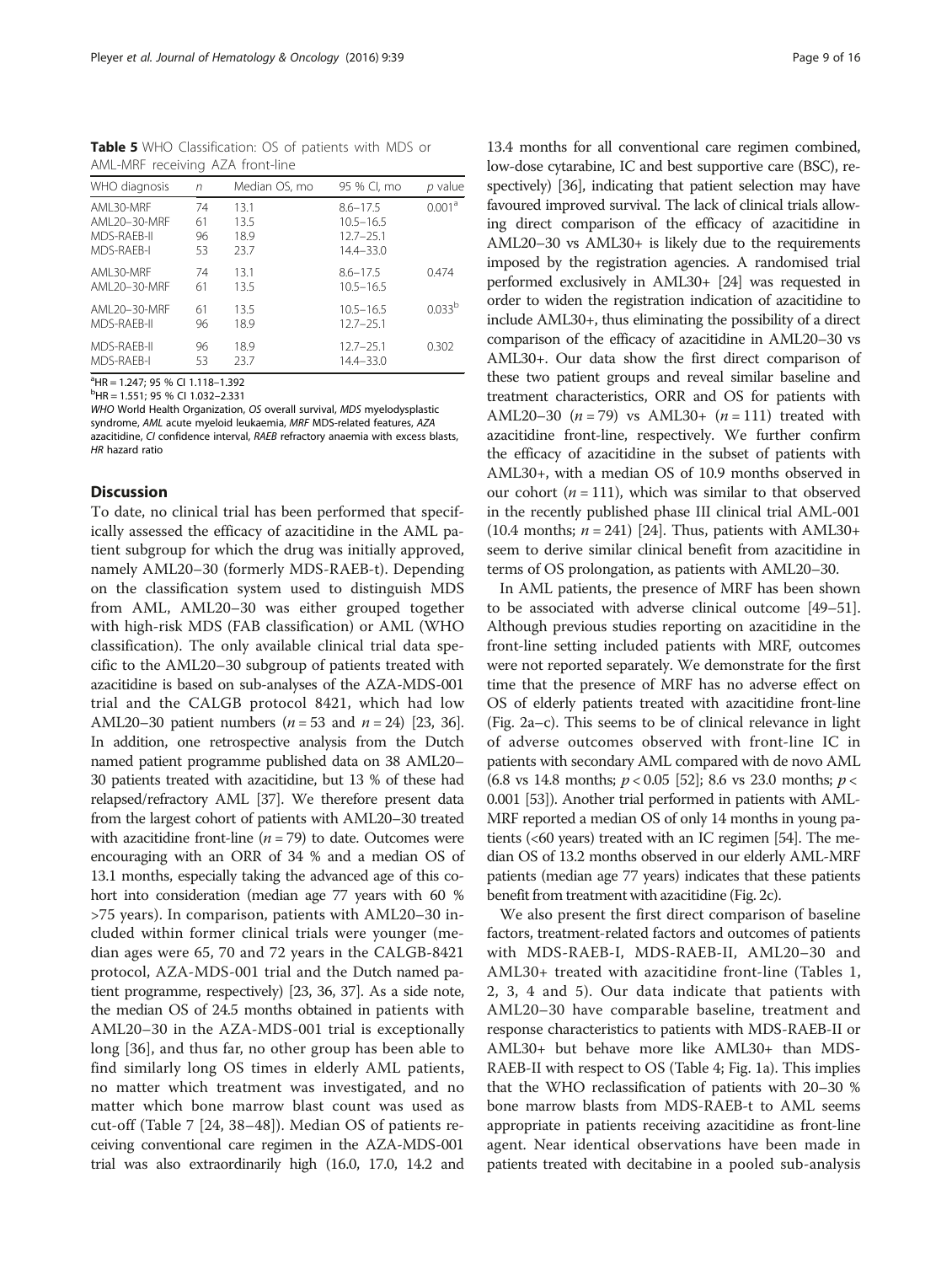<span id="page-9-0"></span>

of two clinical trials, which demonstrated significantly shorter median OS in patients with AML20–30 compared with patients with higher-risk MDS (9.0 vs 16.6 months;  $p = 0.021$ ), respectively [\[34](#page-14-0)].

The effect of time from diagnosis to treatment (TDT) on overall survival of patients with MDS and AML remains obscure. In high-risk MDS patients including RAEB-t (treated with chemotherapy, azacitidine, dectiabine,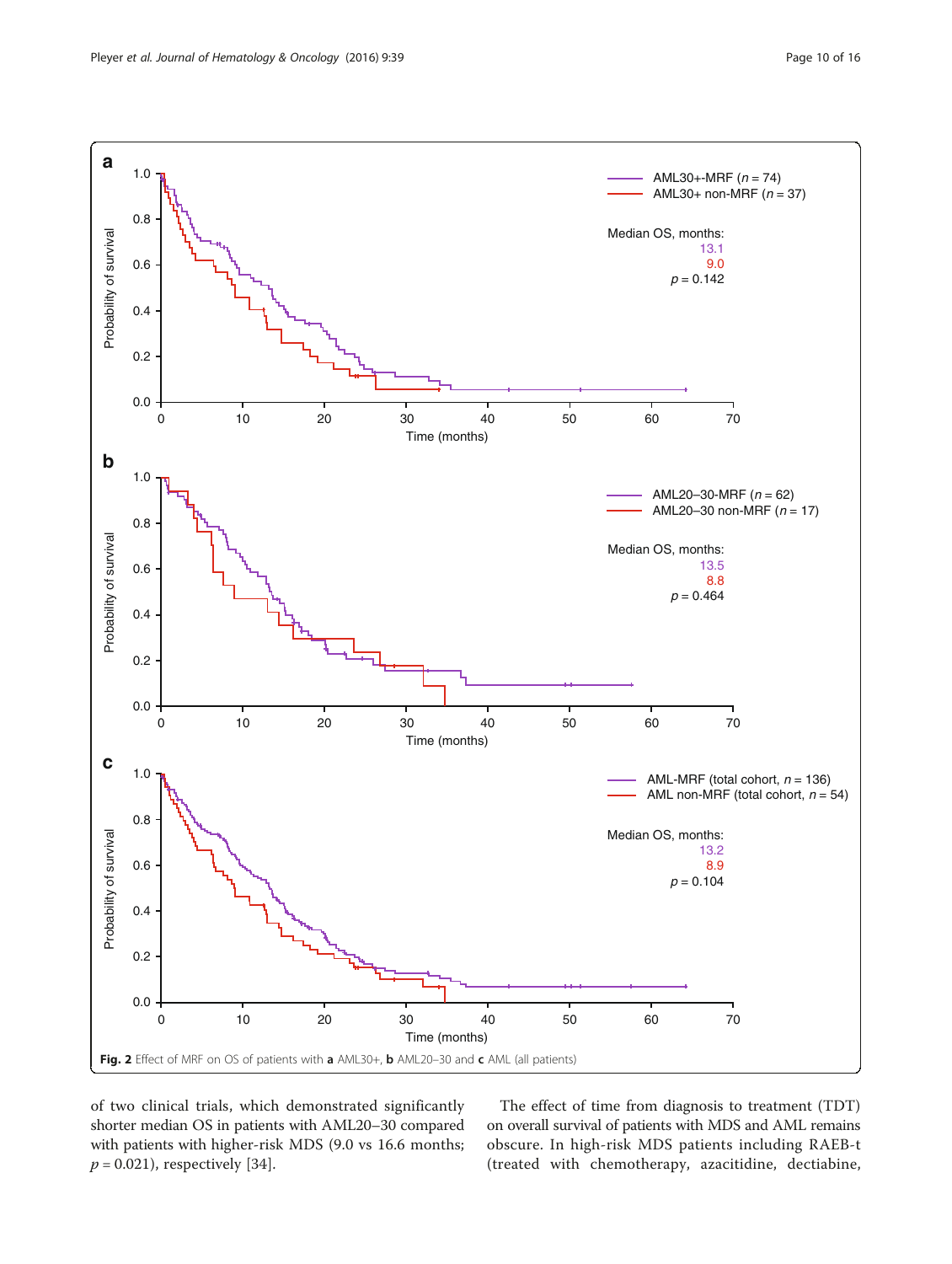<span id="page-10-0"></span>Table 6 FAB classification: OS of patients with MDS or AML receiving azacitidine front-line

| FAB diagnosis | n   | Median OS, mo | 95 % Cl, mo   | $p$ value            |
|---------------|-----|---------------|---------------|----------------------|
| $AML30+$      | 111 | 10.9          | $7.5 - 14.3$  | < 0.001 <sup>a</sup> |
| MDS-RAEB-t    | 101 | 12.8          | $10.1 - 15.5$ |                      |
| MDS-RAFB      | 131 | 24.4          | $18.5 - 30.3$ |                      |
| $AML30+$      | 111 | 10.9          | $7.5 - 14.3$  | 0.376                |
| MDS-RAFB-t    | 101 | 12.8          | $10.1 - 15.5$ |                      |
| MDS-RAEB-t    | 101 | 12.8          | $10.1 - 15.5$ | < 0.001 <sup>b</sup> |
| MDS-RAEB      | 131 | 24.4          | $18.5 - 30.3$ |                      |

<sup>a</sup>HR = 1.248; 95 % CI 1.249, 1.634

<sup>b</sup>HR = 2.185; 95 % CI 1.557, 3.066

FAB French-American-British, OS overall survival, MDS myelodysplastic syndrome, AML acute myeloid leukaemia, CI confidence interval, RAEB refractory anaemia with excess blasts, HR hazard ratio

lenalidomide or others), median TDT varied from 4.8 months  $[55]$  $[55]$  $[55]$  to >1 year  $[15]$ , whereas separate analyses of RAEB-t and RA/RARS by others revealed a significantly shorter median TDT for RAEB-t (7.3 vs. 18.3 months,  $p = 0.021$  [\[34\]](#page-14-0), and others found a significantly shorter TDT for those MDS patients that eventually transformed to AML (10.8 months) as compared with those who did not (20.8 months) [[35\]](#page-14-0). These reports do not allow conclusions as to why shorter TDT have been observed in patients with higher-risk MDS and RAEB-t. One might speculate, however, that these patients are perceived as being in more dire need of treatment (due to higher bone marrow blasts, worse cytopenias and/or adverse cytogenetics) and are more likely to receive treatment soon after initial diagnosis. This is backed up by our own observations, which show a progressively shorter time from initial cytopenias (4.2, 2.8, 1.6 and 0.9 months) as well as initial diagnosis (3.0, 1.6, 0.6 and 0.5 months) to azacitidine treatment start for patients with RAEB-I, RAEB-II, AML20–30 and AML30+, respectively (Additional file [3](#page-12-0): Table S3). Whether earlier treatment initiation in higher-risk MDS and AML20–30 translates into earlier response, longer response duration, or possibly results in a survival advantage, remains unknown at this time point. Even in the event that a correlation between TDT and outcome could be shown, it would still need to be clarified, whether this might also reflect a more aggressive underlying biology and kinetics of the disease.

There are not many studies that address the topic of TDT in AML, but those that did were all performed exclusively in patients treated with intensive chemotherapy approaches, with (partially) controversial results [\[53, 56](#page-14-0)– [59](#page-14-0)]. Most results however, do indicate that longer TDT is associated with worse prognosis, i.e. lower response rates and shorter OS [[56](#page-14-0)–[59](#page-14-0)], and it was concluded that initiating therapy as soon as possible after diagnosis might be a potential strategy to improve OS in AML patients [[59](#page-14-0)]. Whether this can be translated to patients treated with hypomethylating agents remains to be shown.

In this report, we have shown that patients with AML20– 30 treated with azacitidine front-line should be regarded as 'true AML'. In line with the above [\[56](#page-14-0)–[59](#page-14-0)], we believe that treatment should thus be initiated without delay.

Table 7 Elderly AML front-line treatment options and median OS times

| Treatment                             | N                | Age, years | Median age, years | CR/CRi, % | OS, mo         | Phase                                 | Ref    |
|---------------------------------------|------------------|------------|-------------------|-----------|----------------|---------------------------------------|--------|
| Untreated                             | 3367             | $\geq 65$  | 77                | n.g.      | $\overline{2}$ | Retrosp.                              | $[39]$ |
| HU+/-ATRA                             | 99 <sup>a</sup>  | $>60$      | 74                | 1         | $\sim$ 3       | $\begin{array}{c} \hline \end{array}$ | $[43]$ |
| HD-LEN                                | 33               | $>60$      | 71                | 30        | $\overline{4}$ | $\mathsf{I}$                          | $[45]$ |
| LD-AraC+/-ATRA                        | 103 <sup>a</sup> | >60        | 74                | 18        | $<$ 5          | $\left\  {}\right\ $                  | $[43]$ |
| <b>CFA</b>                            | 112              | $>60$      | 71                | 46        | 9.4            | $\mathbb{I}$                          | $[40]$ |
| $CFA + LD-AraC$                       | 54               | $>60$      | 71                | 63        | 11.4           | $\vert\vert$                          | $[42]$ |
| CFA + LD-AraC/DAC                     | 60               | >60        | 70                | 58        | 12.7           | $\begin{array}{c} \hline \end{array}$ | $[44]$ |
| CFA + LD-AraC/DAC                     | 118              | $>60$      | 68                | 60        | 11.1           | $\vert\vert$                          | $[44]$ |
| Allo-SCT                              | 46               | $\geq 65$  | 67                | n.g.      | 22             | Retrosp.                              | $[39]$ |
| Intensive CTX                         | 1856             | $\geq 65$  | 74                | n.g.      | 6              | Retrosp.                              | $[39]$ |
| Intensive $CTX$ $(3 + 7)$             | 416              | >65        | 67                | 57        | 12             | $\vert\vert\vert$                     | $[41]$ |
| $BSC \leftrightarrow \text{allo-SCT}$ | 352              | $\geq 60$  | n.g.              | n.g.      | 9.0            | Retrosp.                              | $[47]$ |
| $BSC \leftrightarrow \text{allo-SCT}$ | 5480             | $\geq 65$  | 78                | n.g.      | 3.0            | Retrosp.                              | $[39]$ |
| DAC (DACO-16)                         | 238              | >65        | 74                | 18        | 7.7            | $\  \ $                               | $[48]$ |
| AZA (AZA-AML-001)                     | 241              | >65        | 75                | 28        | 10.4           | $\  \ $                               | $[24]$ |
| AZA-AAR                               | 193              | >17        | 77                | 18        | 12.6           | Retrosp.                              | $[46]$ |
| $AZA + LEN$                           | 42               | $>60$      | 74                | 28        | 15.9           | 1/11                                  | $[38]$ |

<sup>a</sup>Included 14 patients with high-risk MDS

n.q.CR complete response, CRi CR with incomplete blood count recovery, OS overall survival, n.q. not given, HU hydroxyurea, ATRA all trans retinoic acid, HD highdose, LEN lenalidomide, LD-AraC low-dose cytarabine, CFA clofarabine, DAC decitabine, allo-SCT allogeneic stem cell transplantation, CTX chemotherapy, BSC best supportive care, AZA azacitidine, AML acute myeloid leukaemia, AAR Austrian Azacitidine Registry, MDS myelodysplastic syndrome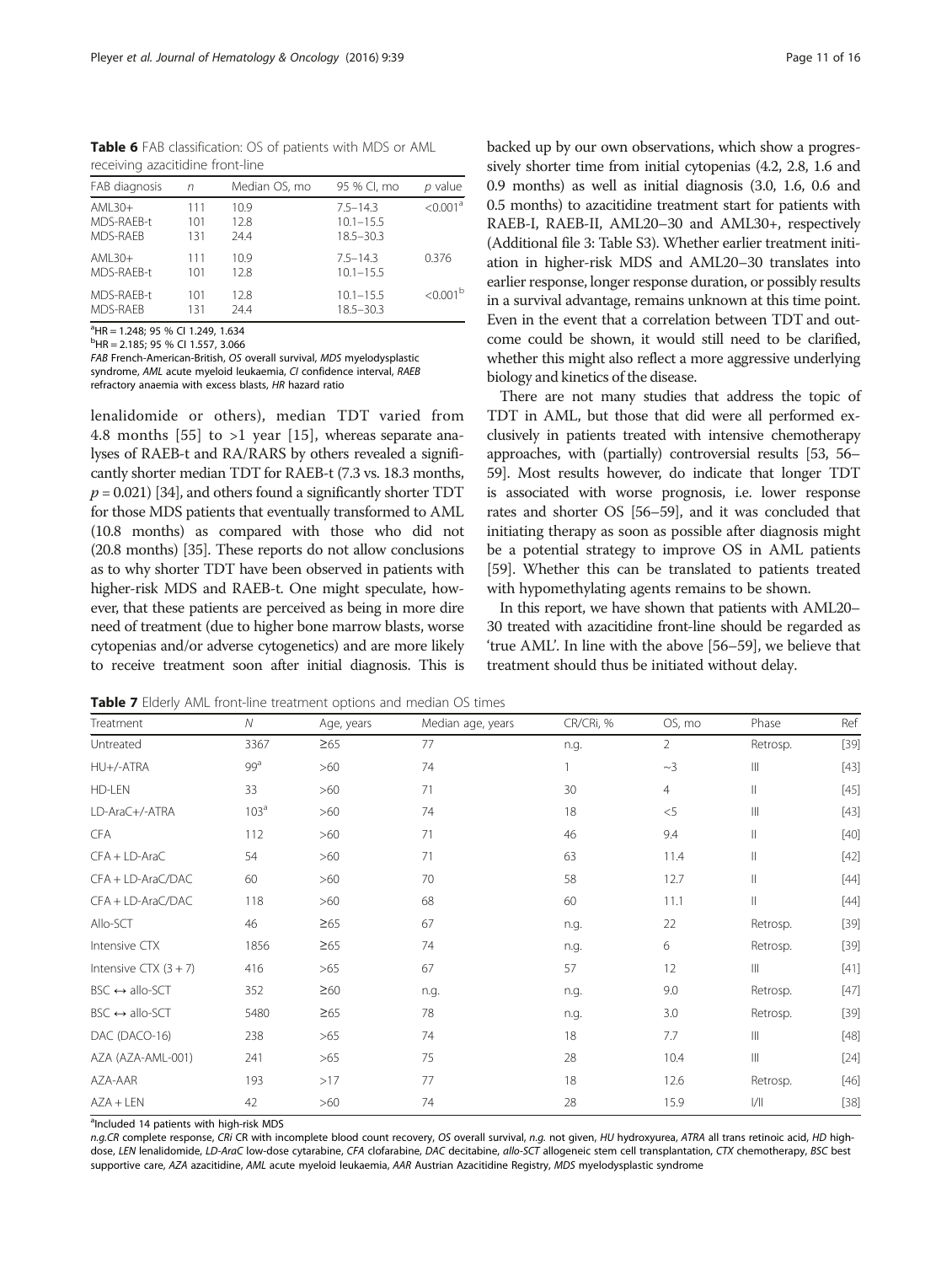For decades, it has remained controversial whether AML20–30 (formerly MDS-RAEB-t) potentially follows a more benign disease trajectory than AML30+ and whether consideration should be given to possible retention of MDS-RAEB-t as a separate disease entity distinct from MDS and AML [\[7, 16](#page-13-0)–[19, 22](#page-13-0), [31,](#page-13-0) [33, 34](#page-14-0), [60](#page-14-0)–[69](#page-14-0)]. The fact that the term 'RAEB-t' is still used in very recent reports on the efficacy of decitabine in patients with RAEB-t [\[34](#page-14-0), [70](#page-15-0)] shows the actuality of this issue. In an effort to clarify this matter for elderly patients treated with azacitidine front-line, we reclassified our cohort according to the FAB classification. Patients with MDS-RAEB-t had significantly worse OS than patients with MDS-RAEB, but similar survival to patients with AML30+ (Table [6](#page-10-0); Fig. [1c](#page-7-0)). We thus show that the FAB disease category MDS-RAEB-t does not adequately distinguish risk categories or behave as an entity distinct from both MDS and AML with regard to patient outcome. In contrast, and as mentioned above, the WHO classification of MDS and AML adequately distinguished patient categories with distinct outcomes (13.1 vs 18.9 months for AML20–30 vs MDS-RAEB-II,  $p = 0.010$ ; Table [4](#page-6-0) and Fig. [1a](#page-7-0)). We conclude that the elimination of the FAB category RAEB-t, and its incorporation within the WHO categories MDS-RAEB-II and AML, seems justified in elderly AML patients treated with azacitidine front-line.

In our cohort, the distinction between MDS-RAEB-I or MDS-RAEB-II could not separate groups with differing OS (23.7 vs 18.9 months,  $p = 0.302$ ; Table [4](#page-6-0) and Fig. [1a](#page-7-0)). Of note, the IPSS [\[8](#page-13-0)] gave more weight to the bone marrow blast threshold between 10 and 11 % (+1.0 additional score points for 11–20 %) than to the threshold between 20 and 21 % (+0.5 additional score points). Similarly, the revised IPSS [\[71](#page-15-0)] conceded 1 additional score point for patients with ≥11 % bone marrow blasts but gave no further weight to bone marrow blast percentages >11 % (0 additional score points). Thus, while we could not confirm the capability of the WHO classification of MDS-RAEB-I and MDS-RAEB-II for distinguishing differing risk categories, we could confirm the weighting for bone marrow blasts chosen by the IWG for the prognosis of MDS.

## Conclusions

We have demonstrated (i) the promising potential of azacitidine as front-line treatment for patients with AML, irrespective of bone marrow blast count and/or presence of MRF; (ii) the adequate categorisation of patients with 20–30 % bone marrow blasts as AML and (iii) we have addressed some topics of the WHO 2008 classification of MDS and AML; in particular, we confirm the validity of the WHO classification of MDS and AML, and that the former FAB category MDS-RAEB-t was correctly consolidated under the diagnosis of AML in patients treated with azacitidine front-line. Patients with AML20–30 should thus be regarded as 'true AML', and in our opinion, treatment should be initiated without delay. Our results should thus pave the way for the accurate classification and prognostication, as well as earlier treatment initiation of elderly patients with AML20–30.

## **Methods**

## Patient population

The AAR of the 'Arbeitsgemeinschaft Medikamentöse Tumortherapie' (AGMT) Study Group is a multicentre database, initiated to gain a comprehensive view of the use, safety and efficacy of azacitidine in a broad range of patients with MDS or AML in a 'realworld' clinical practice setting (ClinicalTrials.gov: NCT01595295) [[61](#page-14-0), [62,](#page-14-0) [72](#page-15-0)–[80](#page-15-0)]. Ethics Committee approval was obtained on February 06, 2009. Seventeen centres participated in the registry. The only inclusion criteria were a diagnosis of MDS or AML according to WHO criteria and treatment with at least one dose of azacitidine. No formal exclusion criteria existed, as the aim was to include all patients treated with azacitidine, irrespective of age, comorbidities and/or number of previous lines of treatment. Treatment indication and the decision to offer azacitidine, as well as dose, schedule and dose reductions/escalations were exclusively based on the risk/benefit estimation of the treating physician. Due to a lack of treatment alternatives, AML patients with >30 % bone marrow blasts were also offered treatment with azacitidine. They were informed of off-label use and gave written informed consent. Data were entered into electronic case report forms (eCRFs) by physicians and/or trained clinical trial personnel at the respective centres. All eCRFs were monitored centrally in order to ensure data integrity and plausibility. Missing data were low. If necessary, centres received queries specifying incomplete data or questions to reconfirm data.

This analysis selected patients with MDS-RAEB-I/II or AML receiving azacitidine as front-line therapy, which was defined as absence of prior disease-modifying treatment. Only prior treatment with growth factors (granulocyte-colony stimulating factor, erythropoietin, thrombopoietinstimulating agents) and/or prior iron chelators was allowed. Patients treated with prior hydroxyurea, immunosuppressive treatment (cyclosporin A, ATG), low-dose cytarabine, revlimid, thalidomide, tyrosine kinase inhibitors and/or intensive chemotherapy for MDS or AML were considered as pretreated. Assessment of response, safety and endpoints, and statistical analyses within the AAR were performed as previously described [\[61, 62,](#page-14-0) [73](#page-15-0)]. The IPSS cytogenetic risk score was established for and validated in patients with MDS and is not commonly used to stratify cytogenetic risk in AML patients. However, we used this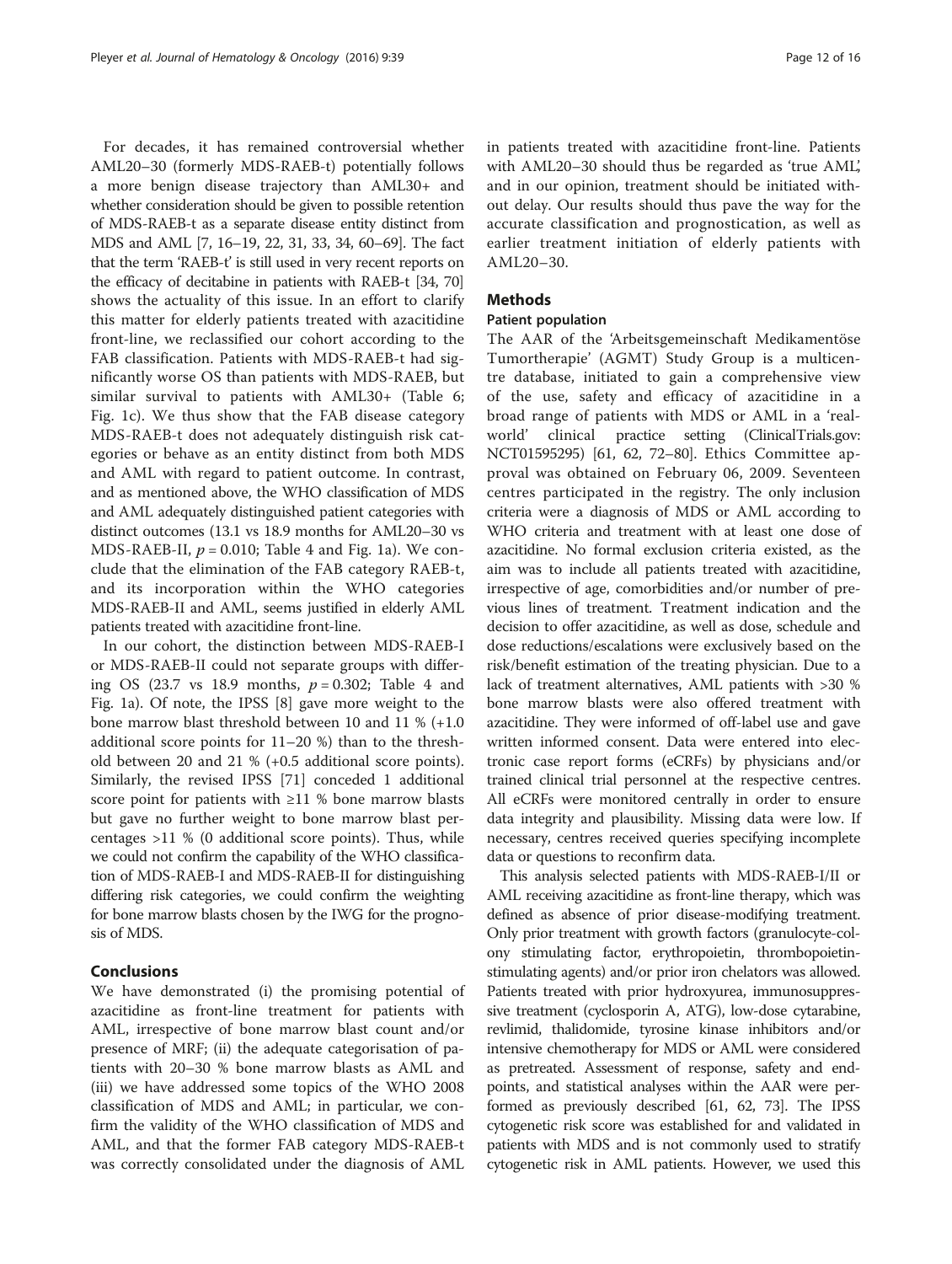<span id="page-12-0"></span>score for both MDS and AML patients, in order to be able to compare frequencies of certain karyotypes (not actual cytogenetic risk) across these patient groups. Response was assessed according to current criteria. ORR included CR, CyCR, CRi and PR. HI and achievement of TI were assessed according to IWG 2006 criteria [[13](#page-13-0)]. HI and TI are considered to be a form of response in MDS [\[13\]](#page-13-0), but not in the current AML response criteria [\[28,](#page-13-0) [81\]](#page-15-0). HI and TI were, however, also assessed in AML patients, in order to compare the (putative) efficacy of azacitidine across disease entities, as has been done by several clinical trials [[23](#page-13-0), [36](#page-14-0)]. Adverse events were assessed according to the Common Terminology Criteria for adverse events (CTCAEv.4) (<http://evs.nci.nih.gov/ftp1/CTCAE/About.html>). TEAEs were defined as new or worsening AEs between the time of first dose of azacitidine to the end of the safety followup period (28 days after the last dose of azacitidine). Treatment-emergent haematological toxicity was calculated from differential blood counts and transfusions status of all cycles for each patient (no missing data).

## **Statistics**

OS as of azacitidine start was assessed using the Kaplan–Meier method. Data-cleaning and survivalanalysis cut-off date was 18 June 2015, for AML patients and 17 August 2015, for MDS patients. Univariate analyses were performed with log-rank tests. Cox-regression stratified on the various factors was used for univariate analyses of risk-factors for OS. Baseline characteristics were compared using the chi-squared test. Analyses were performed with SPSS. No adjustments were made for multiple testing.

#### Ethics, consent and permissions

Ethics Committee approval by the 'Ethikkommission für das Bundesland Salzburg' was obtained on 06 February 2009 (reference number 415-EP/39/11-2009).

#### Consent to publish

Written informed consent to allow the collection of personal data, and thus, participation in the analysis and ultimately data publication was obtained for retrospectively documented patients who were alive, as well as for prospectively included patients.

## Additional files

[Additional file 1: Table S1.](dx.doi.org/10.1186/s13045-016-0263-4) FAB and WHO classifications of MDS and AML. (DOC 37 kb)

[Additional file 2: Table S2.](dx.doi.org/10.1186/s13045-016-0263-4) Treatment after azacitidine in young patients. (DOC 40 kb)

[Additional file 3: Table S3.](dx.doi.org/10.1186/s13045-016-0263-4) Comparison of time to treatment, time to response, response duration, RFS, EFS, and time to death from AZA stop of patients with MDS or AML according to WHO classification receiving AZA front-line within the AAR. (DOC 37 kb)

#### Abbreviations

AAR: Austrian Azacitidine Registry; AE: adverse event; AGMT: Arbeitsgemeinschaft Medikamentöse Tumortherapie; allo-SCT: allogeneic stem cell transplantation; AML: acute myeloid leukaemia; ANC: absolute neutrophil count; ATRA: all trans retinoic acid; AZA: azacitidine; BSC: best supportive care; CFA: clofarabine; CI: confidence interval; CR: complete response; CRi: CR with incomplete blood count recovery; CTX: chemotherapy; CyCR: complete cytogenetic response; DAC: decitabine; ECOG PS: Eastern Cooperative Oncology Group performance status; eCRF: electronic case report form; EFS: event-free survival; EMA: European Medicines Agency; FAB: French-American-British; FDA: Food and Drug Administration; Hb: haemoglobin; HD: high-dose; HI: haematological improvement; HU: hydroxyurea; IC: intensive chemotherapy; IPSS: International Prognostic Scoring System; ITT: intent-to-treat; IWG: International Working Group; LD-AraC: low-dose cytarabine; LEN: lenalidomide; MDS: myelodysplastic syndrome; MRC: MDS-related changes; MRF: MDS-related features; NCCN: National Comprehensive Cancer Network; n.g.: not given; ORR: overall response rate; OS: overall survival; PB: peripheral blood; PLT: platelet; PR: partial response; RAEB: refractory anaemia with excess blasts; RAEB-t: RAEB in transformation; RBC: red blood cell; RFS: relapse-free survival; TD: transfusion-dependent; TEAE: treatment-emergent AE; TI: transfusion-independent; WBC: white blood cell; WHO: World Health Organization.

#### Competing interests

LP has been a consultant for Celgene, Bristol-Myers Squibb, and Novartis and reported receiving honoraria from Celgene, Bristol-Myers Squibb, Novartis and AOP Orphan Pharmaceuticals. SB has been a consultant for Celgene and Novartis, a member on the Board of Directors or advisory committees for Celgene and Novartis, and reported receiving research funding from Celgene and honoraria from AOP Orphan Pharmaceuticals, Celgene, Mundipharma and Novartis. RS has been a consultant and a member on the Board of Directors or advisory committees for Celgene and reported receiving research funding and honoraria from Celgene, Teva (Ratiopharm) and Novartis. MG has been a consultant for Mundipharma and reports receiving honoraria from Mundipharma and Pfizer and research funding from Pfizer. HS reported receiving research funding from Celgene and has been an advisory board member for Celgene. SMS has been a member of an advisory board for Celgene. AZ reports receiving honoraria from Celgene. MP has been a consultant for Celgene and Novartis and reported receiving honoraria received from Celgene, Novartis and Janssen-Cilag. AL has been a consultant for Celgene. KG has been a member of advisory boards for Celgene. DG is a Board member of the Austrian Society of Haematology and Oncology. WRS has been a consultant for Celgene. RG reported receiving honoraria from Bristol-Myers-Squibb, Cephalon, Amgen, Eisai, Mundipharma, Merck, Janssen-Cilag, Genentech, Novartis, AstraZeneca, Boehringer Ingelheim, Pfizer, Roche and Sanofi Aventis; research funding from Cephalon, Celgene, Amgen, Mundipharma, Genentech, Pfizer, GSK and Ratiopharm; and has been a consultant for Bristol-Myers-Squibb, Cephalon and Celgene. The other authors declare that they have no competing interests.

#### Authors' contributions

LP wrote the manuscript, provided substantial contributions to the acquisition and interpretation of data, edited the manuscript, provided intellectual input and contributed patients; SB, RS, MG, HS, KS, JT, BH, SMS, AZ, AP, MP, EMA, AL, KG, DV, DG, WRS, SH, IMR, JA and RG contributed patients, provided substantial contributions to the acquisition and interpretation of data, edited the manuscript and provided intellectual input. All authors reviewed and approved the final manuscript.

#### Acknowledgements

The authors would like to acknowledge and thank Lucinda Huxley from FireKite, an Ashfield company, part of UDG Healthcare plc, for proofreading as an English native speaker, as well as editing of the references and figures to the required journal format. She had no influence on planning the study, interpreting the data, the writing or content of the manuscript or the decision to submit. Editorial assistance was funded by Celgene. The AAR is a Registry of the AGMT Study Group which served as the responsible sponsor and holds the full and exclusive rights to data. Financial support for the AGMT was provided by Celgene. Celgene had no role in study design, data collection, data analysis, data interpretation, writing of the manuscript or the decision to submit the manuscript for publication.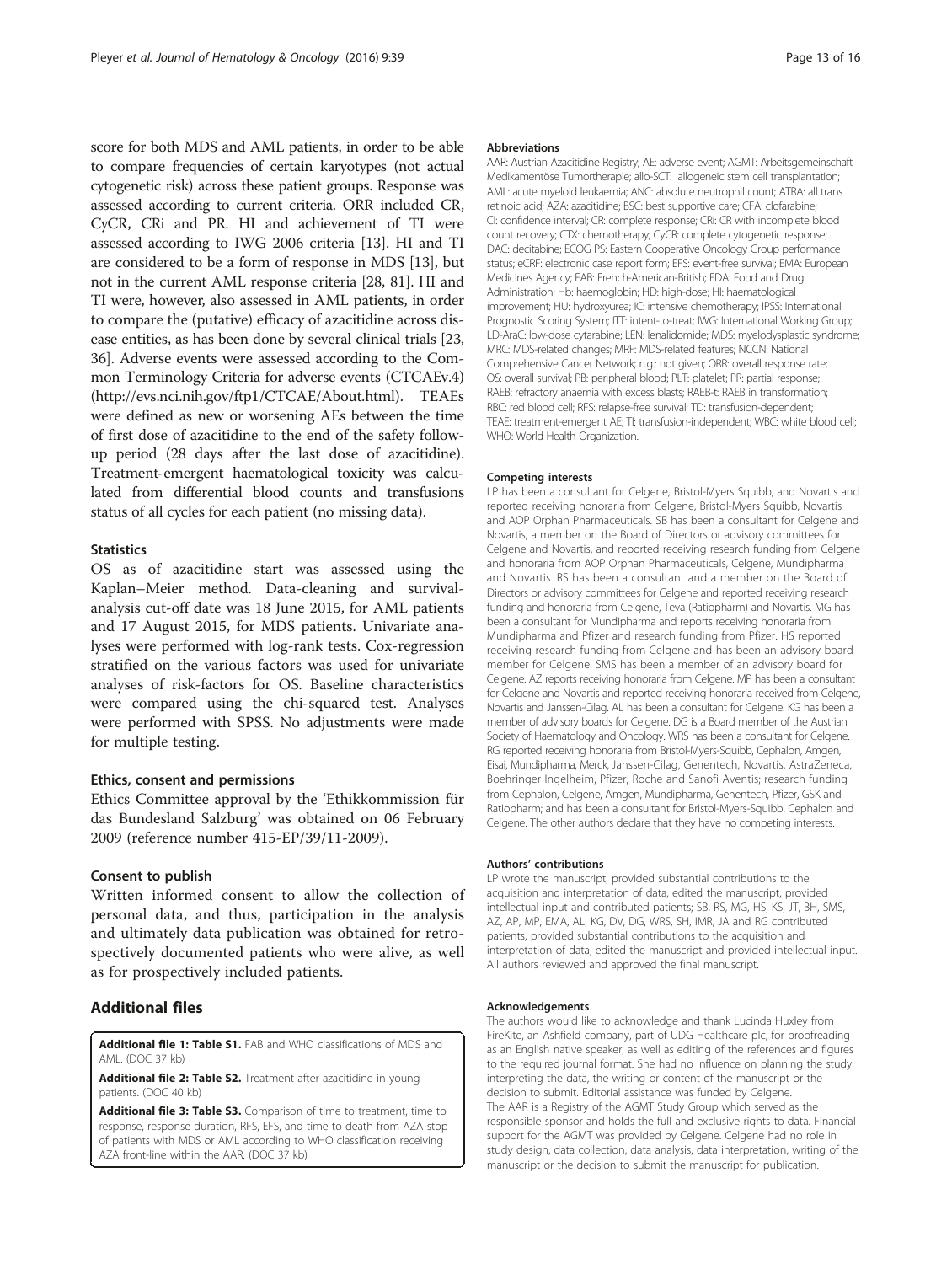#### <span id="page-13-0"></span>Author details

<sup>1</sup>3rd Medical Department with Hematology and Medical Oncology, Hemostaseology, Rheumatology and Infectious Diseases, Laboratory for Immunological and Molecular Cancer Research, Oncologic Center, Paracelsus Medical University Salzburg, Salzburg, Austria. <sup>2</sup>Center for Clinical Cancer and Immunology Trials at Salzburg Cancer Research Institute, Salzburg, Austria. <sup>3</sup>Cancer Cluster Salzburg, Salzburg, Austria. <sup>4</sup>Department of Internal Medicine IV, Klinikum Wels-Grieskirchen, Wels, Austria. <sup>5</sup>Department of Internal Medicine V, Innsbruck Medical University, Innsbruck, Austria. <sup>6</sup>Department of Hematology and Oncology, Elisabethinen Hospital, Linz, Austria. <sup>7</sup>Department of Hematology, Medical University of Graz, Graz, Austria. <sup>8</sup>Department for Hematology and Oncology, LKH Leoben, Leoben, Austria. <sup>9</sup>3rd Medical Department for Hematology and Oncology, Hanusch Hospital, Vienna, Austria. <sup>10</sup>First Medical Department, Center for Oncology, Hematology and Palliative Care, Wilhelminenspital, Vienna, Austria. <sup>11</sup>Department of Internal Medicine, LKH Feldkirch, Feldkirch, Austria. <sup>12</sup>5th Medical Department, Hospital Hietzing, Vienna, Austria. <sup>13</sup>Department of Internal Medicine III, General Hospital, Linz, Austria. 141st Medical department, Klinikum Klagenfurt, Klagenfurt, Austria. 15Department of Internal Medicine I, Division of Hematology and Hemostaseology, Medical University of Vienna, Vienna, Austria. <sup>16</sup>Department of Internal Medicine, LKH Fürstenfeld, Fürstenfeld, Austria. 17Department of Hematology, Clinical Hospital Merkur, Zagreb, Croatia. 18Department of Internal Medicine II, LKH Steyr, Steyr, Austria.

#### Received: 8 February 2016 Accepted: 30 March 2016 Published online: 16 April 2016

#### References

- Bennett JM, Catovsky D, Daniel MT, Flandrin G, Galton DA, Gralnick HR, et al. Proposals for the classification of the myelodysplastic syndromes. Br J Haematol. 1982;51:189–99.
- 2. Harris NL, Jaffe ES, Diebold J, Flandrin G, Muller-Hermelink HK, Vardiman J, et al. World Health Organization classification of neoplastic diseases of the hematopoietic and lymphoid tissues: report of the Clinical Advisory Committee Meeting—Airlie House, Virginia, November 1997. J Clin Oncol. 1999;17:3835–49.
- 3. Swerdlow SH, Campo E, Harris NL, Jaffe ES, Pileri SA, Stein H, Vardiman JW. WHO classification of tumours of haematopoietic and lymphoid tissues. 4th ed. Geneva, Switzerland: WHO Press; 2008.
- 4. Sanz GF, Sanz MA, Vallespí T, Cañizo MC, Torrabedella M, García S, et al. Two regression models and a scoring system for predicting survival and planning treatment in myelodysplastic syndromes: a multivariate analysis of prognostic factors in 370 patients. Blood. 1989;74:395–408.
- 5. De Rosa L, Montuoro A, Del Monte C. Myelodysplastic syndromes (MDS) with excess of blasts: identification of subgroups with different prognosis. Leuk Res. 1987;11:37.
- 6. Estey E, Plunkett W, Gandhi V, Rios MB, Kantarjian H, Keating MJ. Fludarabine and arabinosylcytosine therapy of refractory and relapsed acute myelogenous leukemia. Leuk Lymphoma. 1993;9:343–50.
- 7. Estey E, Thall P, Beran M, Kantarjian H, Pierce S, Keating M. Effect of diagnosis (refractory anemia with excess blasts, refractory anemia with excess blasts in transformation, or acute myeloid leukemia [AML]) on outcome of AML-type chemotherapy. Blood. 1997;90:2969–77.
- 8. Greenberg P, Cox C, LeBeau MM, Fenaux P, Morel P, Sanz G, et al. International scoring system for evaluating prognosis in myelodysplastic syndromes. Blood. 1997;89:2079–88.
- Guerci AP, Feldmann L, Humbert JC, Guerci O. Refractory anemia with excess of blasts: a multivariate analysis of prognostic factors in 91 patients and a simplified scoring system for predicting survival. Eur J Haematol. 1995;54:241–4.
- 10. Michels SD, Saumur J, Arthur DC, Robinson LL, Brunning RD. Refractory anemia with excess of blasts in transformation hematologic and clinical study of 52 patients. Cancer. 1989;64:2340–6.
- 11. Morel P, Hebbar M, Lai JL, Duhamel A, Preudhomme C, Wattel E, et al. Cytogenetic analysis has strong independent prognostic value in de novo myelodysplastic syndromes and can be incorporated in a new scoring system: a report on 408 cases. Leukemia. 1993;7:1315–23.
- 12. Toyama K, Ohyashiki K, Yoshidam Y, Abe T, Asano S, Hirai H, et al. Clinical implications of chromosomal abnormalities in 401 patients with myelodysplastic syndromes: a multicentric study in Japan. Leukemia. 1993;7:499–508.
- 13. Cheson BD, Greenberg PL, Bennett JM, Lowenberg B, Wijermans PW, Nimer SD, et al. Clinical application and proposal for modification of the International Working Group (IWG) response criteria in myelodysplasia. Blood. 2006;108:419–25.
- 14. National Comprehensive Cancer Network. Clinical Practice Guidelines in Oncology: myelodysplastic syndromes guidelines, version 2.2015. 2015.
- 15. Fenaux P, Mufti GJ, Hellstrom-Lindberg E, Santini V, Finelli C, Giagounidis A, et al. Efficacy of azacitidine compared with that of conventional care regimens in the treatment of higher-risk myelodysplastic syndromes: a randomised, open-label, phase III study. Lancet Oncol. 2009;10:223–32.
- 16. Germing U, Gattermann N, Strupp C, Aivado M, Aul C. Validation of the WHO proposals for a new classification of primary myelodysplastic syndromes: a retrospective analysis of 1600 patients. Leuk Res. 2000;24:983–92.
- 17. Germing U, Strupp C, Kuendgen A, Aivado M, Giagounidis A, Hildebrandt B, et al. Refractory anaemia with excess of blasts (RAEB): analysis of reclassification according to the WHO proposals. Br J Haematol. 2006;132:162–7.
- 18. Breccia M, Latagliata R, Cannella L, Carmosino I, De Cuia R, Frustaci A, et al. Analysis of prognostic factors in patients with refractory anemia with excess of blasts (RAEB) reclassified according to WHO proposal. Leuk Res. 2009;33:391–4.
- 19. Greenberg P, Anderson J, de Witte T, Estey E, Fenaux P, Gupta P, et al. Problematic WHO reclassification of myelodysplastic syndromes. Members of the International MDS Study Group. J Clin Oncol. 2000;18:3447–52.
- 20. Bennett JM. World Health Organization classification of the acute leukemias and myelodysplastic syndrome. Int J Hematol. 2000;72:131–3.
- 21. Head D. Problematic WHO, reclassification of myelodysplastic syndromes (response 2). J Clin Oncol. 2000;18:3447–52.
- 22. Breccia M, Latagliata R, Carmosino I, Gentilini F, D'Elia GM, Levi A, et al. Refractory anaemia with excess of blasts in transformation re-evaluated with the WHO criteria: identification of subgroups with different survival. Acta Haematol. 2007;117:221–5.
- 23. Silverman LR, McKenzie DR, Peterson BL, Holland JF, Backstrom JT, Beach CL, et al. Further analysis of trials with azacitidine in patients with myelodysplastic syndrome: studies 8421, 8921, and 9221 by the Cancer and Leukemia Group B. J Clin Oncol. 2006;24:3895–903.
- 24. Dombret H, Seymour JF, Butrym A, Wierzbowska A, Selleslag D, Jang J, et al. International phase 3 study of azacitidine vs conventional care regimens in older patients with newly diagnosed AML with >30% blasts. Blood. 2015;126:291–9.
- 25. Gavillet M, Noetzli J, Blum S, Duchosal MA, Spertini O, Lambert JF. Transfusion independence and survival in patients with acute myeloid leukemia treated with 5-azacytidine. Haematologica. 2012;97:1929–31.
- 26. Thepot S, Itzykson R, Seegers V, Recher C, Raffoux E, Quesnel B, et al. Azacitidine in untreated acute myeloid leukemia: a report on 149 patients. Am J Hematol. 2014;89:410–6.
- 27. Cheson BD, Bennett JM, Kantarjian H, Pinto A, Schiffer CA, Nimer SD, et al. Report of an international working group to standardize response criteria for myelodysplastic syndromes. Blood. 2000;96:3671–4.
- 28. Cheson BD, Bennett JM, Kopecky KJ, Buchner T, Willman CL, Estey EH, et al. Revised recommendations of the International Working Group for diagnosis, standardization of response criteria, treatment outcomes, and reporting standards for therapeutic trials in acute myeloid leukemia. J Clin Oncol. 2003;21:4642–9.
- 29. Pleyer L, Burgstaller S, Stauder R, Girschikofsky M, Sill H, Schlick K, et al. Is it time to redefine response in elderly patients with WHO-acute myeloid leukemia (AML) unfit for intensive chemotherapy? Blood. 2015;126:abstract 3742.
- 30. Schuh A, Dombret H, Sandhu I, Seymour JF, Stone RM, Al-Ali HK, Alimena G, Lewis I, Sang Kyun S, Geddes M, Cilloni D, Je-Hwan L, Songer S, Lucy LM, Beach C, Döhner H. Overall survival (OS) without complete remissions (CR) in older patients with acute myeloid leukemia (AML): azacitidine (AZA) vs conventional care regimens (CCR) in the AZA-AML-001 study. Haematologica. 2015;100(S1):219220.
- 31. Wattel E, de Botton S, Luc LJ, Preudhomme C, Lepelley P, Bauters F, et al. Long-term follow-up of de novo myelodysplastic syndromes treated with intensive chemotherapy: incidence of long-term survivors and outcome of partial responders. Br J Haematol. 1997;98:983–91.
- 32. Estey E, Thall P, Andreeff M, Beran M, Kantarjian H, O'Brien S, et al. Use of granulocyte colony-stimulating factor before, during, and after fludarabine plus cytarabine induction therapy of newly diagnosed acute myelogenous leukemia or myelodysplastic syndromes: comparison with fludarabine plus cytarabine without granulocyte colony-stimulating factor. J Clin Oncol. 1994;12:671–8.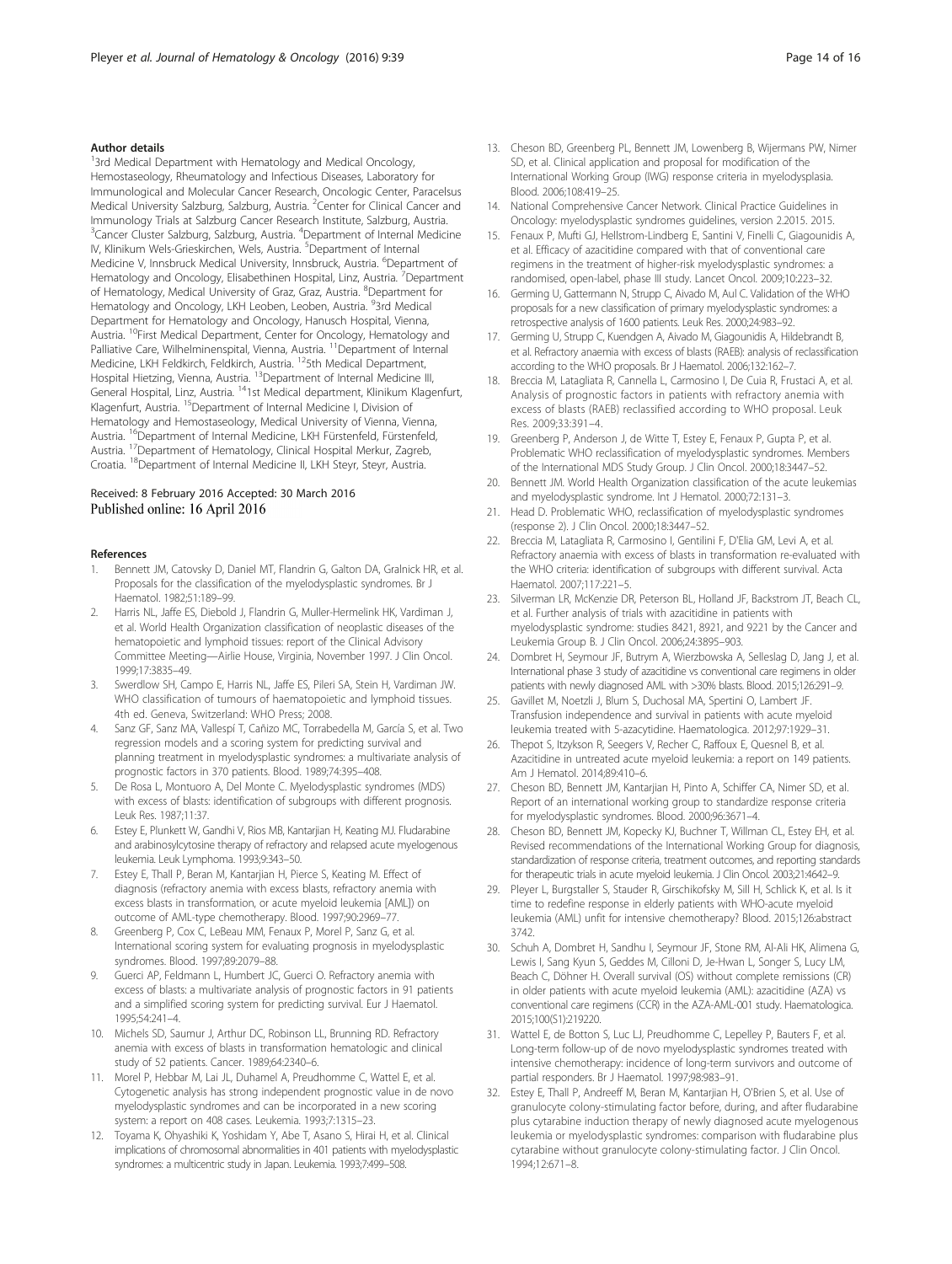- <span id="page-14-0"></span>33. Bernstein SH, Brunetto VL, Davey FR, Wurster-Hill D, Mayer RJ, Stone RM, et al. Acute myeloid leukemia-type chemotherapy for newly diagnosed patients without antecedent cytopenias having myelodysplastic syndrome as defined by French-American-British criteria: a Cancer and Leukemia Group B Study. J Clin Oncol. 1996;14:2486–94.
- 34. Jabbour E, Kantarjian H, O'Brien S, Kadia T, Malik A, Welch MA, et al. Retrospective analysis of prognostic factors associated with response and overall survival by baseline marrow blast percentage in patients with myelodysplastic syndromes treated with decitabine. Clin Lymphoma Myeloma Leuk. 2013;13:592–6.
- 35. Jabbour E, Garcia-Manero G, Ravandi F, Faderl S, O'Brien S, Fullmer A, et al. Prognostic factors associated with disease progression and overall survival in patients with myelodysplastic syndromes treated with decitabine. Clin Lymphoma Myeloma Leuk. 2013;13:131–8.
- 36. Fenaux P, Mufti GJ, Hellstrom-Lindberg E, Santini V, Gattermann N, Germing U, et al. Azacitidine prolongs overall survival compared with conventional care regimens in elderly patients with low bone marrow blast count acute myeloid leukemia. J Clin Oncol. 2010;28:562–9.
- 37. van der Helm LH, Veeger NJ, Kooy M, Beeker A, de Weerdt O, de Groot M, et al. Azacitidine results in comparable outcome in newly diagnosed AML patients with more or less than 30 % bone marrow blasts. Leuk Res. 2013; 37:877–82.
- 38. Pollyea DA, Zehnder J, Coutre S, Gotlib JR, Gallegos L, Abdel-Wahab O, et al. Sequential azacitidine plus lenalidomide combination for elderly patients with untreated acute myeloid leukemia. Haematologica. 2013;98:591–6.
- 39. Oran B, Weisdorf DJ. Survival for older patients with acute myeloid leukemia: a population-based study. Haematologica. 2012;97:1916–24.
- 40. Kantarjian HM, Erba HP, Claxton D, Arellano M, Lyons RM, Kovascovics T, et al. Phase II study of clofarabine monotherapy in previously untreated older adults with acute myeloid leukemia and unfavorable prognostic factors. J Clin Oncol. 2010;28:549–55.
- 41. Gardin C, Turlure P, Fagot T, Thomas X, Terre C, Contentin N, et al. Postremission treatment of elderly patients with acute myeloid leukemia in first complete remission after intensive induction chemotherapy: results of the multicenter randomized Acute Leukemia French Association (ALFA) 9803 trial. Blood. 2007;109:5129–35.
- 42. Faderl S, Ravandi F, Huang X, Garcia-Manero G, Ferrajoli A, Estrov Z, et al. A randomized study of clofarabine versus clofarabine plus low-dose cytarabine as front-line therapy for patients aged 60 years and older with acute myeloid leukemia and high-risk myelodysplastic syndrome. Blood. 2008;112:1638–45.
- 43. Burnett AK, Milligan D, Prentice AG, Goldstone AH, McMullin MF, Hills RK, et al. A comparison of low-dose cytarabine and hydroxyurea with or without all-trans retinoic acid for acute myeloid leukemia and high-risk myelodysplastic syndrome in patients not considered fit for intensive treatment. Cancer. 2007;109:1114–24.
- 44. Faderl S, Ravandi F, Huang X, Wang X, Jabbour E, Garcia-Manero G, et al. Clofarabine plus low-dose cytarabine followed by clofarabine plus low-dose cytarabine alternating with decitabine in acute myeloid leukemia frontline therapy for older patients. Cancer. 2012;118:4471–7.
- 45. Fehniger TA, Uy GL, Trinkaus K, Nelson AD, Demland J, Abboud CN, et al. A phase 2 study of high-dose lenalidomide as initial therapy for older patients with acute myeloid leukemia. Blood. 2011;117:1828–33.
- 46. Pleyer L, Burgstaller S, Stauder R, Girschikofsky M, Sill H, Schlick K, et al. Azacitidine in acute myeloid leukemia with >30 % bone marrow blasts and <15 G/L white blood cell count: results from the Austrian Azacitidine Registry of the AGMT study group versus randomized controlled phase III clinical trial data. Blood. 2015;126:abstract 2515.
- 47. Wang HI, Aas E, Howell D, Roman E, Patmore R, Jack A, et al. Long-term medical costs and life expectancy of acute myeloid leukemia: a probabilistic decision model. Value Health. 2014;17:205–14.
- 48. Kantarjian HM, Thomas XG, Dmoszynska A, Wierzbowska A, Mazur G, Mayer J, et al. Multicenter, randomized, open-label, phase III trial of decitabine versus patient choice, with physician advice, of either supportive care or low-dose cytarabine for the treatment of older patients with newly diagnosed acute myeloid leukemia. J Clin Oncol. 2012;30:2670–7.
- 49. Miesner M, Haferlach C, Bacher U, Weiss T, Macijewski K, Kohlmann A, et al. Multilineage dysplasia (MLD) in acute myeloid leukemia (AML) correlates with MDS-related cytogenetic abnormalities and a prior history of MDS or MDS/MPN but has no independent prognostic relevance: a comparison of 408 cases classified as "AML not otherwise specified" (AML-NOS) or "AML with myelodysplasia-related changes" (AML-MRC). Blood. 2010;116:2742–51.
- 50. Lindsley RC, Mar BG, Mazzola E, Grauman PV, Shareef S, Allen SL, et al. Acute myeloid leukemia ontogeny is defined by distinct somatic mutations. Blood. 2015;125:1367–76.
- 51. Gahn B, Haase D, Unterhalt M, Drescher M, Schoch C, Fonatsch C, et al. De novo AML with dysplastic hematopoiesis: cytogenetic and prognostic significance. Leukemia. 1996;10:946–51.
- 52. Gajewski JL, Ho WG, Nimer SD, Hirji KF, Gekelman L, Jacobs AD, et al. Efficacy of intensive chemotherapy for acute myelogenous leukemia associated with a preleukemic syndrome. J Clin Oncol. 1989;7:1637–45.
- 53. Bertoli S, Bérard E, Huguet F, Huynh A, Tavitian S, Vergez F, et al. Time from diagnosis to intensive chemotherapy initiation does not adversely impact the outcome of patients with acute myeloid leukemia. Blood. 2013;121: 2618–26.
- 54. de Witte T, Suciu S, Peetermans M, Fenaux P, Strijckmans P, Hayat M, et al. Intensive chemotherapy for poor prognosis myelodysplasia (MDS) and secondary acute myeloid leukemia (sAML) following MDS of more than 6 months duration. A pilot study by the Leukemia Cooperative Group of the European Organisation for Research and Treatment in Cancer (EORTC-LCG). Leukemia. 1995;9:1805–11.
- 55. Montoro J, Coll R, Valcarcel D, Tormo M, Calbacho M, Bernal T, et al. IMPACT of therapeutic strategy and time to therapy initiation on clinical evolution in higherrisk myelodysplastic syndromes. A report from Erasme study. Blood. 2014;124:1908.
- 56. Sekeres MA, Elson P, Kalaycio ME, Advani AS, Copelan EA, Faderl S, et al. Time from diagnosis to treatment initiation predicts survival in younger, but not older, acute myeloid leukemia patients. Blood. 2009;113:28–36.
- 57. Ostgard LS, Norgaard JM, Sengelov H, Holm MS, Jensen MK, Kallenbach M, et al. Impact of chemotherapy delay on short- and long-term survival in younger and older AML patients: a Danish population-based cohort study. Leukemia. 2014;28:1926–9.
- 58. Pelloso L, Rohr S, Yamamoto M, Chauffaille M. Time elapsed from AML diagnosis to induction chemotherapy affects overall survival. Journal of Cancer Therapy. 2013;4:957–960.
- 59. Wang JH, Guo Q, Ma ZX, Ma QL, Yu MX, Yin XF, et al. Impact of chemotherapy delay on overall survival for AML with IDH1/2 mutations: a study in adult Chinese patients. PLoS ONE. 2015;10:e0140622.
- 60. Hasserjian RP, Campigotto F, Klepeis V, Fu B, Wang SA, Bueso-Ramos C, et al. De novo acute myeloid leukemia with 20–29 % blasts is less aggressive than acute myeloid leukemia with >/=30 % blasts in older adults: a bone marrow pathology group study. Am J Hematol. 2014;89:E193–9.
- 61. Pleyer L, Stauder R, Burgstaller S, Schreder M, Tinchon C, Pfeilstocker M, et al. Azacitidine in patients with WHO-defined AML—results of 155 patients from the Austrian Azacitidine Registry of the AGMT-Study Group. J Hematol Oncol. 2013;6:32.
- 62. Pleyer L, Burgstaller S, Girschikofsky M, Linkesch W, Stauder R, Pfeilstocker M, et al. Azacitidine in 302 patients with WHO-defined acute myeloid leukemia: results from the Austrian Azacitidine Registry of the AGMT-Study Group. Ann Hematol. 2014;93:1825–38.
- 63. Quintas-Cardama A, Ravandi F, Liu-Dumlao T, Brandt M, Faderl S, Pierce S, et al. Epigenetic therapy is associated with similar survival compared with intensive chemotherapy in older patients with newly diagnosed acute myeloid leukemia. Blood. 2012;120:4840–5.
- 64. Ohyashiki K, Nishimaki J, Shoji N, Miyazawa K, Kimura Y, Ohyashiki JH. Re-evaluation of refractory anemia with excess blasts in transformation. Leuk Res. 2001;25:933–9.
- 65. Arber DA, Stein AS, Carter NH, Ikle D, Forman SJ, Slovak ML. Prognostic impact of acute myeloid leukemia classification. Importance of detection of recurring cytogenetic abnormalities and multilineage dysplasia on survival. Am J Clin Pathol. 2003;119:672–80.
- 66. Estey E, Pierce S, Kantarjian H, O'Brien S, Beran M, Andreeff M, et al. Treatment of myelodysplastic syndromes with AML-type chemotherapy. Leuk Lymphoma. 1993;11(S2):59–63.
- 67. Albitar M, Beran M, O'Brien S, Kantarjian H, Frieriech E, Keating M, et al. Differences between refractory anemia with excess blasts in transformation and acute myeloid leukemia. Blood. 2000;96:372–3.
- 68. Strupp C, Gattermann N, Giagounidis A, Aul C, Hildebrandt B, Haas R, et al. Refractory anemia with excess of blasts in transformation: analysis of reclassification according to the WHO proposals. Leuk Res. 2003;27:397–404.
- 69. Estey EH, Keating MJ, Dixon DO, Trujillo JM, McCredie KB, Freireich EJ. Karyotype is prognostically more important than the FAB system's distinction between myelodysplastic syndrome and acute myelogenous leukemia. Hematol Pathol. 1987;1:203–8.